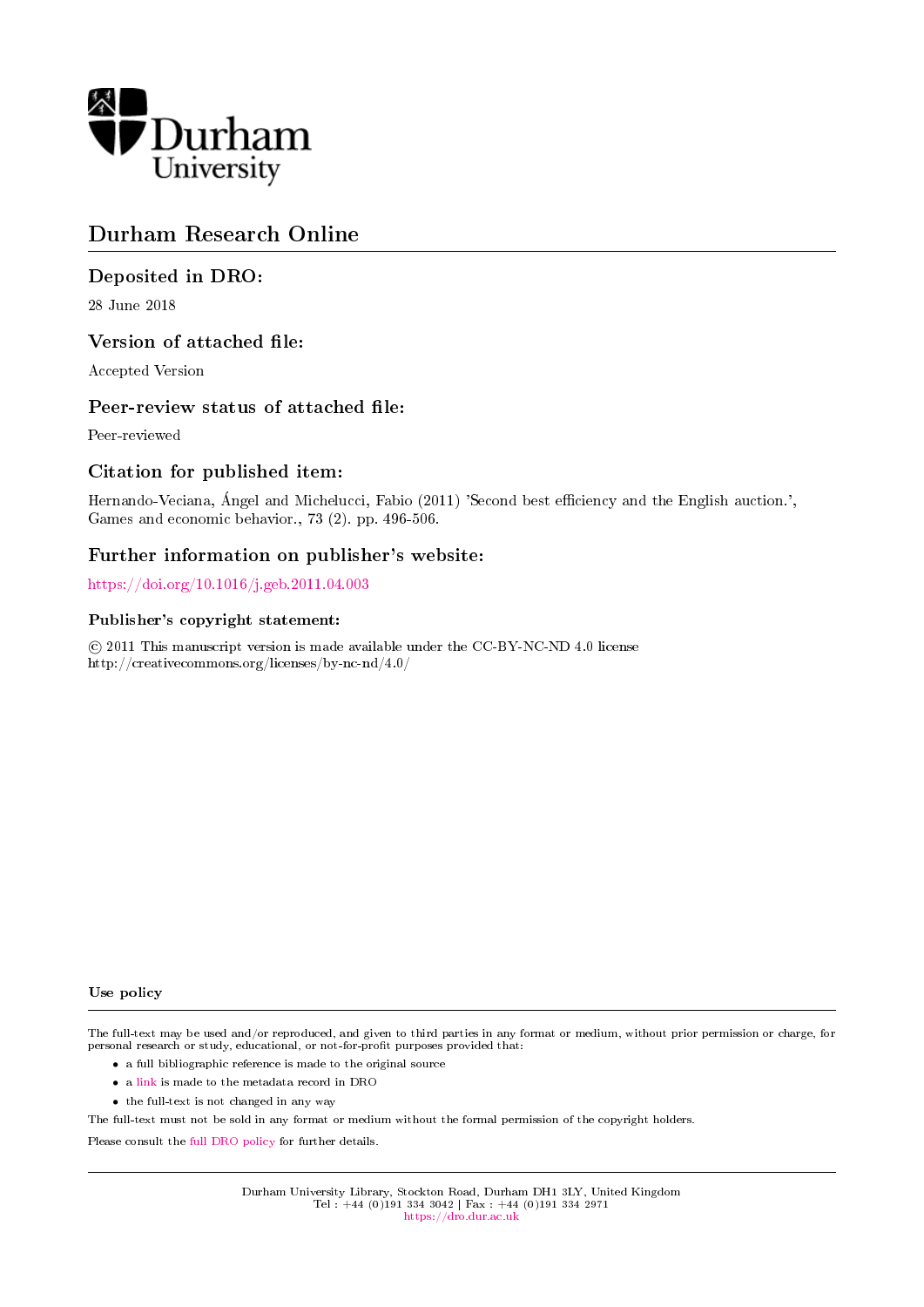# Second Best Efficiency and the English Auction<sup>∗</sup>

Angel Hernando-Veciana ´ † Universidad Carlos III de Madrid Fabio Michelucci‡ CERGE-EI

March 8, 2011

#### Abstract

We study the second best in a single unit sale to two bidders. This is the allocation that maximizes the expected social surplus subject to the bidders' incentive compatible constraints when the first best is not implementable. We prove that Maskin's (1992) result that any first best allocation that is deterministic and monotone can be implemented with the English auction carries over to the second best.

JEL Classification Numbers: D44, D82. Keywords: efficiency, auctions, mechanism design.

<sup>\*</sup>We are especially indebted to Jacob Goeree, Philippe Jehiel, Carmelo Núñez, Motty Perry and David Rahman for many useful comments and discussions. The authors gratefully acknowledge financial support from the Instituto Valenciano de Investigaciones Economica. Angel Hernando-Veciana also gratefully acknowledges financial support from the Spanish Ministerio de Ciencia e Innovacion (ECO2009-10531), from Consolider-Ingenio 2010, and from the Comunidad de Madrid, grant Excelecon, and Fabio Michelucci from the Dutch National Science Foundation (VICI 453.03.606). Previous drafts of the paper have circulated under the title of "Second Best Efficiency in Auctions."

<sup>†</sup>Department of Economics. Universidad Carlos III de Madrid. c/ Madrid, 126. 28903 Getafe (Madrid) SPAIN. Email: angel.hernando@uc3m.es URL: http://www.eco.uc3m.es/ahernando/

<sup>‡</sup>Fabio Michelucci, CERGE-EI, P.O. Box 882 Politickych veznu 7 111 21 Praha 1 Czech Republic. Email: fabio.michelucci@cerge-ei.cz. CERGE-EI is a joint workplace of the Center for Economic Research and Graduate Education, Charles University, and the Economics Institute of the Academy of Sciences of the Czech Republic.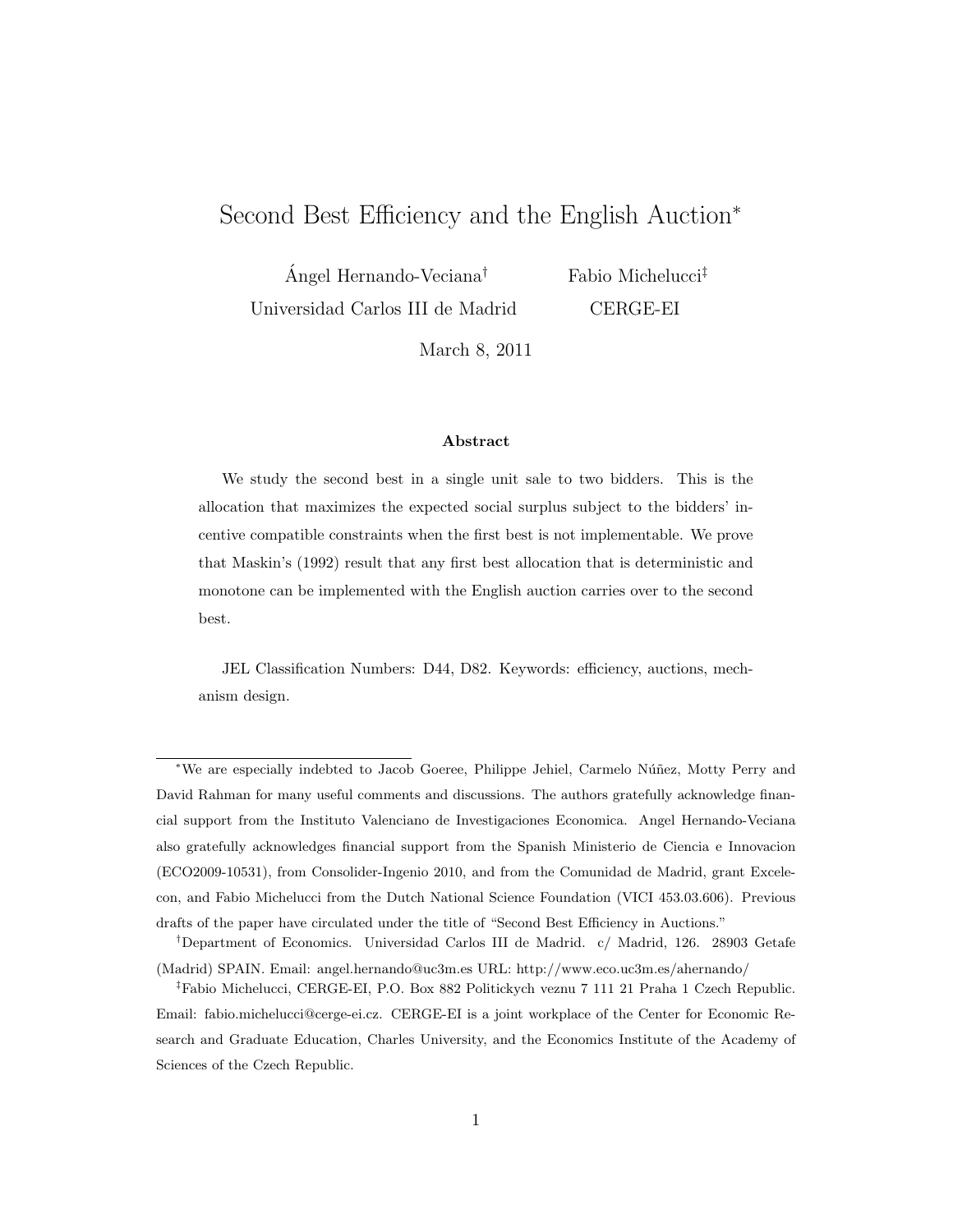### 1 Introduction

Suppose that an oil tract is put up for sale between two wildcatters. The first one, the incumbent, has a high marginal cost and a low fixed cost, whereas the second one, the entrant, has a low marginal cost and a high fixed cost. In this case, it may be efficient to allocate the good to the incumbent if there is little oil and to the entrant if there is much oil. However, Maskin (1992) has shown that this allocation, i.e. the *first best*, is not implementable when the amount of oil is private information of the incumbent. A similar problem may arise in an auction with an insider and an outsider. What is then the socially optimal allocation subject to implementability, i.e. the second best? Can it be implemented with a "realistic" mechanism?

Maskin (1992) has shown that for the case of only two bidders, and if value functions verify a mild monotonicity condition, any first best allocation that is deterministic and monotone<sup>2,3</sup> can be implemented with the English auction. We show that this result also holds true for the second best. In fact, we derive this result from the more general claim that the English auction implements the deterministic and monotone allocation that gives the greatest expected surplus when there are only two bidders.

Restricting to monotone allocations is natural if one is interested in the English auction since only such allocations can be implemented as a monotone equilibrium of the English auction. The restriction to deterministic allocations only eliminates equilibria in mixed strategies and equilibria with ties. It is unclear how these could improve efficiency. Besides, both restrictions are without loss of generality for the natural case in which values are additively separable and private types stochastically

<sup>&</sup>lt;sup>1</sup>In this paper, we mean by implementable that the allocation is the equilibrium outcome to some game. This notion of implementability is also called achievability. Note that it differs from the concept of full implementation. This latter concept requires that the allocation is the unique equilibrium outcome to some game.

 ${}^{2}$  For a formal definition of deterministic and monotone allocations see our Section 4. Informally, an allocation is deterministic if it does not involve lotteries and it is monotone if the ex post probability of allocating the good to a bidder does not go down as we increase her type keeping constant the rival's type.

<sup>&</sup>lt;sup>3</sup>This result is stated in terms of an almost equivalent single crossing condition.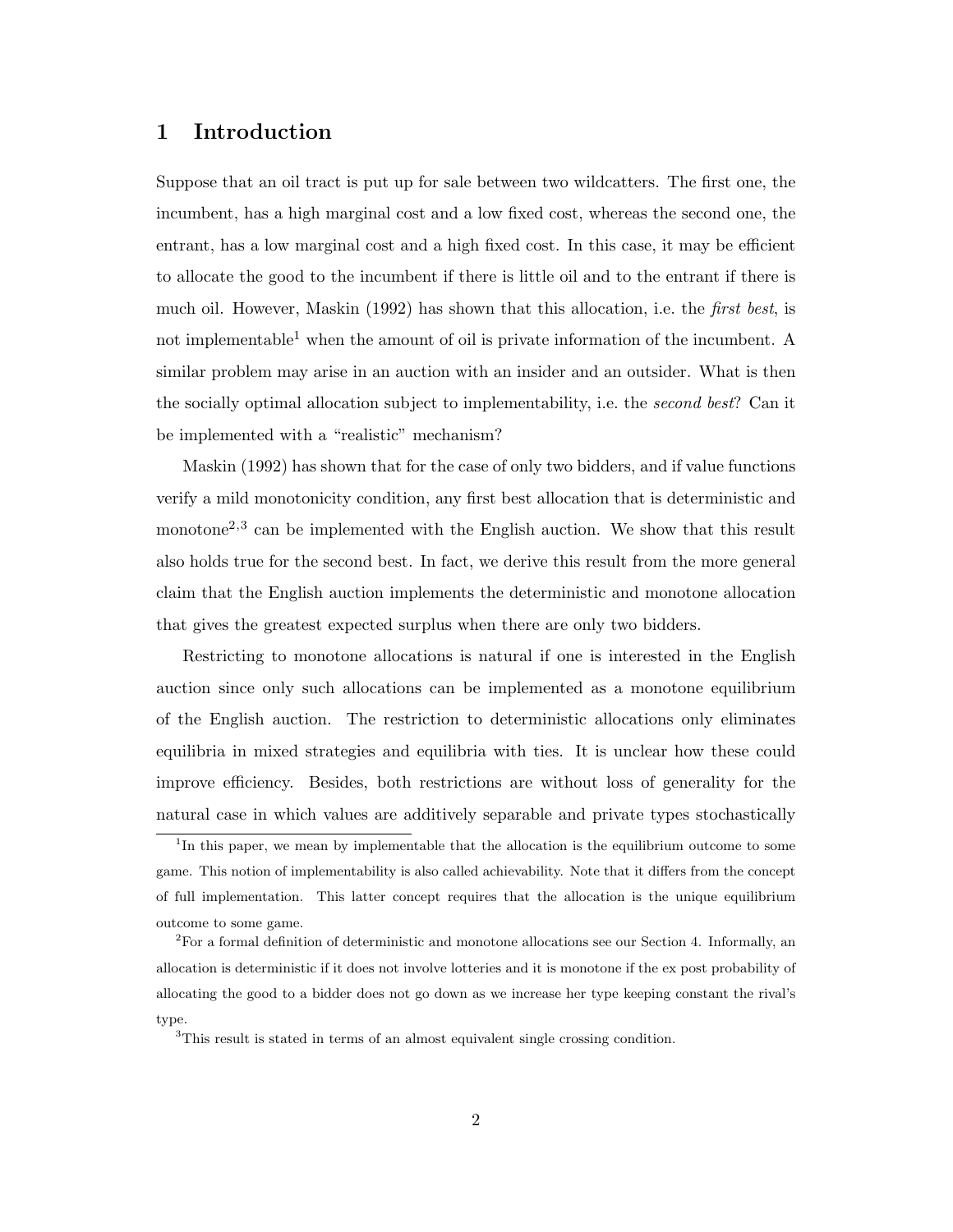independent. Our motivating examples verify these assumptions.

To grasp the intuition of our result consider the wildcatter example. Since the incumbent knows the amount of oil, she knows her value. Hence, she has a unique weakly dominant strategy as in a private value auction: to stay active until her value is reached. If the incumbent plays this strategy, the entrant's payoff when winning is equal to the difference between her value and the incumbent's, i.e. it is equal to the change in social surplus. Thus, the entrant's best reply maximizes not only her expected profits but also social welfare, i.e. the private interest of the entrant is aligned with the social one. In our analysis, we use the local optimality conditions of the second best problem to show how an adaptation of this intuition applies more generally.

The above example also illustrates that the strategic analysis of the English auction when the first best is not implementable is more complex than otherwise. Since the entrant's value is greater than the incumbent's if and only if the latter is large enough, the entrant makes a loss if she wins at a low price but a profit if she wins at a high price. Her best response must trade off these expected losses and gains. It may be possible that the entrant finds it profitable to remain in the auction at prices at which she makes a loss when the incumbent quits, i.e. there may be ex post regret in equilibrium.

Ex post regret implies that the equilibrium is not an ex post equilibrium. This is a common feature of second best efficient equilibria of the English auction. It is easy to see why. If the first best is not implementable, the second best allocation maximizes total expected surplus trading-off inefficient allocations with the weights given by the bidders' beliefs. In general, this means that the second best allocation varies with the bidders' beliefs and, consequently, any equilibrium that implements it must also vary with them. Generally, this is incompatible with ex post equilibria. An alternative is a more sophisticated auction mechanism whose rules vary with the bidders' beliefs. This, however, is less appealing as emphasized by Wilson's critique.

The rest of the paper is organized as follows. The related literature is in Section 2. We define the formal set-up in Section 3. Section 4 contains several definitions and Section 5 some motivating examples in which the first best is not implementable. We study the English auction in Section 6. Section 7 concludes and the Appendix contains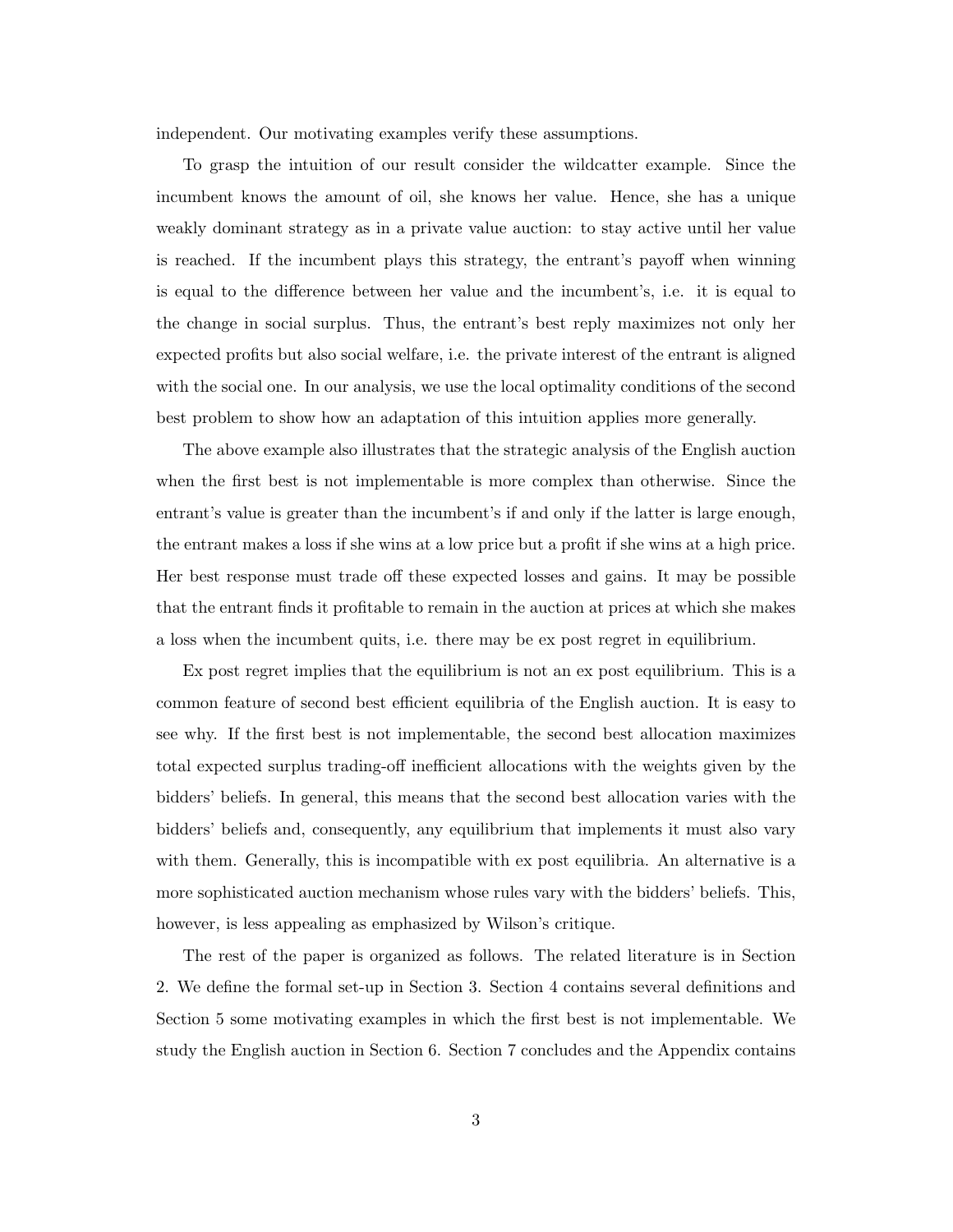the most involved proofs.

## 2 Related Literature

Most of the papers that study the set of auction mechanisms that maximize the expected social surplus subject to the buyers' incentive compatibility constraints differ from ours in that they assume conditions that guarantee that the incentive compatibility constraints are not binding. This is for instance the case of Vickrey (1961), Krishna and Perry (1998), and Williams (1999), and most of the analysis of Maskin (1992, 2000), and Dasgupta and Maskin (2000).

Maskin (1992, 2000), Dasgupta and Maskin (2000), Eso and Maskin (2000), and Jehiel and Moldovanu (2001) also consider the case in which the first best is not implementable. Their results, however, hinge on the assumption that bidders have multidimensional private information. They argue that in this case an implementable allocation cannot depend on the type beyond a particular one-dimensional reduction. The first best is usually not implementable because it requires conditioning on more information than this one-dimensional reduction. Eso and Maskin (2000) define in this set-up the constraint efficient allocation. This is the allocation that maximizes expected social surplus when we can only condition the allocation on the former one-dimensional reduction.<sup>4</sup>

Another related branch of the literature, Maskin (1992), Krishna (2003), Birulin and Izmalkov (2009), Izmalkov (2003), and Dubra, Echenique, and Manelli (2009), analyzes whether there is an equilibrium of the English auction that allocates the good efficiently when the efficient allocation is implementable.

On the technical side, our analysis of the case of independent types and additively separable value functions is related to the ironing technique introduced by Mussa and

<sup>&</sup>lt;sup>4</sup>Although we assume a one-dimensional type space, we show in the working paper version of this paper, Hernando-Veciana and Michelucci (2008), that some of our results may be used in the efficiency analysis based on the one-dimensional reduced types. In a more general version of our example in Section 5.2, it is generally the case that the one-dimensional reduction does not verify the conditions required for implementability of the constraint efficient allocation.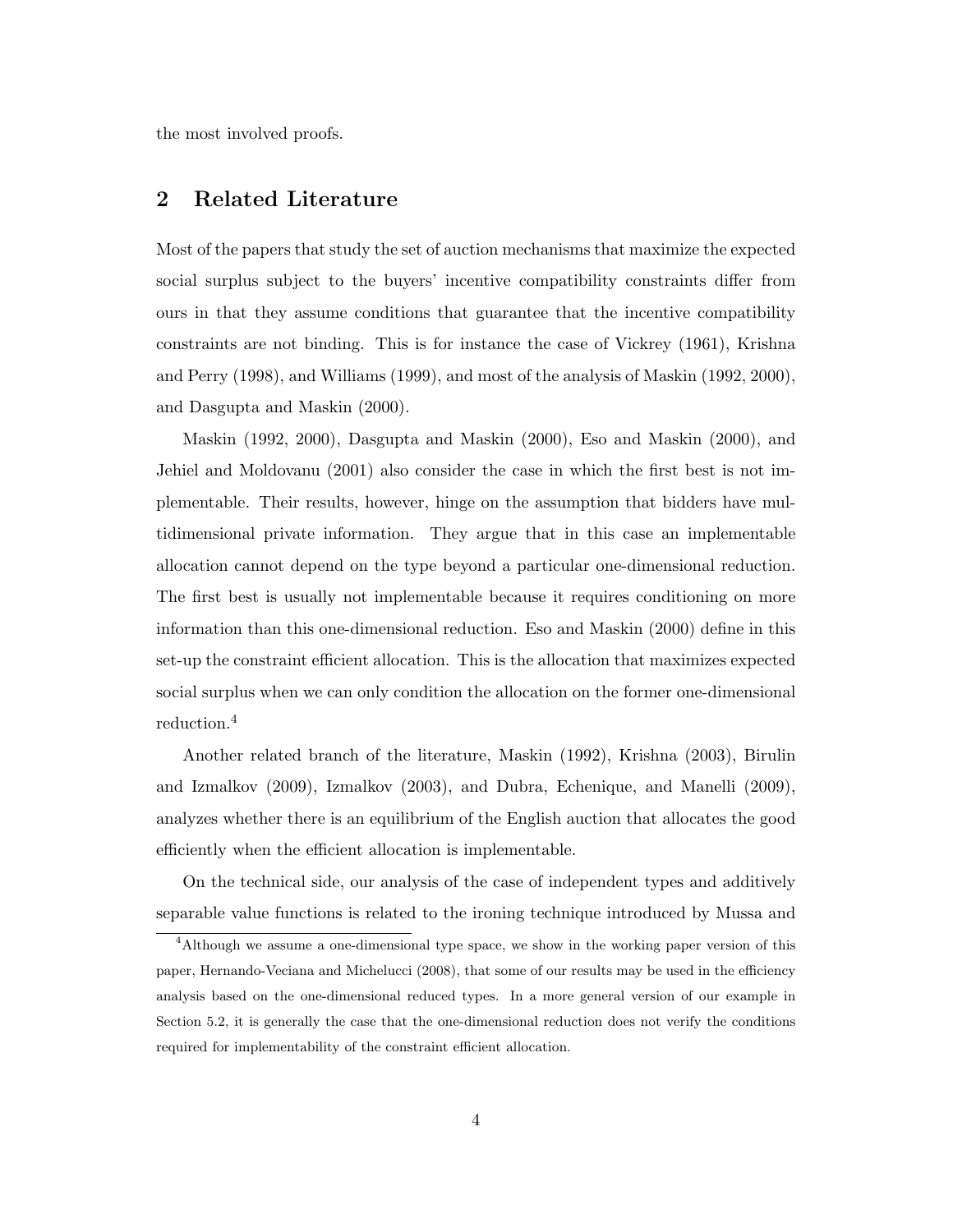Rosen (1978) and Myerson (1981). In a recent paper, Boone and Goeree (2009) have used the ironing technique in an environment closely related to our motivating example in Section 5.2. Their focus, as in Myerson (1981), is on revenue maximization rather than on efficiency.

The problem of second best efficiency has also received attention in the context of two parties that bargain with asymmetric information, see Myerson and Satterthwaite (1983). The difference is that in their set-up withdrawing the individual rationality constraints always makes the first best implementable, whereas this is not the case in our set-up. In fact, we consider the usual auction environment in which the individual rationality constraints can be trivially met and it is only the incentive compatibility constraints that may be binding.

### 3 The Model

One unit of an indivisible good is put up for sale to a set of two bidders  $\{1, 2\}$ . Let  $s = (s_1, s_2)$  be a vector that it is equal to the realization of a random variable with distribution  $F$  and with a strictly positive bounded density  $f$  in a bounded support  $S \equiv S_1 \times S_2 \subset \mathbb{R}^2$ . We denote each marginal distributions of F (on the sets  $S_i$ 's) by  $F_i$  and its density by  $f_i$ . Bidder i observes privately  $s_i$  and gets a von Neumann-Morgenstern utility  $v_i(s) - P$  if she gets the good for sale at price P, and utility  $-P$  if Bidder  $j, j \neq i$ , gets the good and i pays a price P. We assume that  $v_i$  is non-negative, bounded, measurable and strictly increasing in  $s_i$ , for any  $i$ <sup>5</sup>

Let an *allocation* be a measurable function  $p: S \to [0, 1]^2$ , such that  $p_1(s) + p_2(s) = 1$ for any  $s \in S$ , where  $p_i(s)$  denotes the probability that the good is allocated to i when the vector of types is  $s \in S$ . Note that we do not allow for the possibility that the good remains unsold. This is a common assumption in the papers that study the efficiency of the English auction, for instance Maskin (2000), Krishna (2003), Birulin and Izmalkov

<sup>&</sup>lt;sup>5</sup>We say that a function  $g: D \subseteq \mathbb{R}^n \to \mathbb{R}^n$  is increasing if for any  $x, y \in D$ ,  $x > y$  implies  $g(x) \ge g(y)$ , and strictly increasing if  $x > y$  implies  $g(x) > g(y)$ .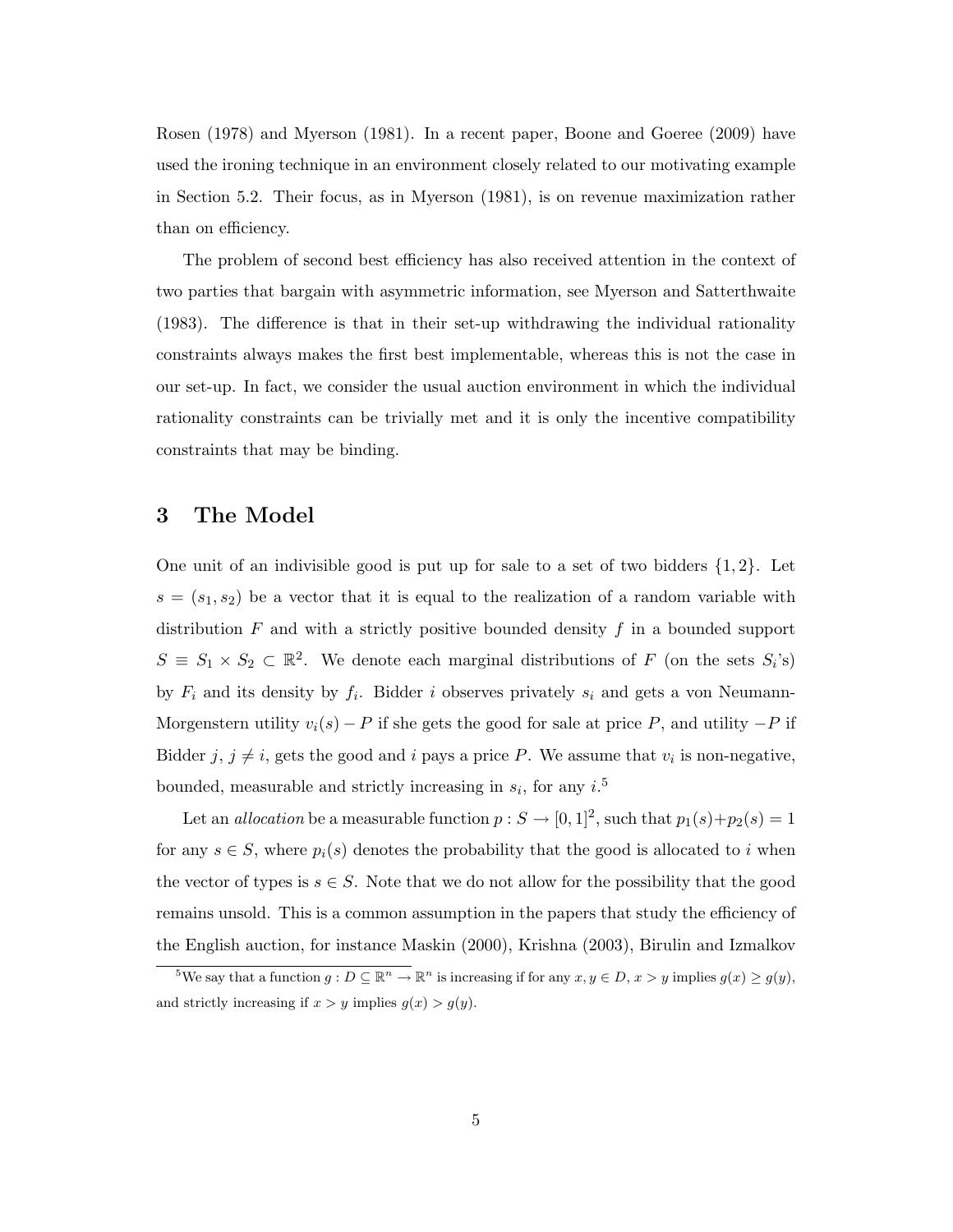$(2009)$ , and Dubra, Echenique, and Manelli  $(2009)$ .<sup>6,7</sup>

We also make another common assumption, that  $v_i(s)$  is increasing. It is well-known that an assumption of this sort is necessary for the English auction to implement the first best. That a similar condition is also necessary for the second best is a consequence of the fact that the strategies that implement it share with the strategies that implement the first best that each bidder bids her value conditional on his type and on the other bidder's type being pivotal for the allocation.<sup>8</sup>

### 4 Definitions

**Definition:** We say that an allocation p is first best when  $\forall s \in S$ ,  $p_i(s) > 0$  only if:

$$
v_i(s) \ge v_j(s), \ j \ne i.
$$

We are interested in the set of allocations that can be implemented. By the revelation principle, there is no loss of generality in restricting to direct mechanisms. A direct mechanism is a pair of measurable functions  $(p, x)$ , where p is an allocation and  $x: S \to \mathbb{R}^2$  a payment function. In the direct mechanism  $(p, x)$ , each bidder announces a type, and  $p_i(s)$  denotes the probability that i gets the good and  $x_i(s)$  her payment to the auctioneer when the vector of announced types is  $s \in S$ .

The expected utility of Bidder *i* with type  $s_i$  who reports  $s'_i$  when the other bidder

 $6$ This assumption is without loss of generality if the seller's value is sufficiently small relative to the buyer's valuations. Indeed, our assumption that retaining the good is not an option for the seller can be interpreted as if retaining the good for the seller has minus infinity value. To some extend, this may be the case for some government auctions where not selling is not option.

<sup>&</sup>lt;sup>7</sup>In fact, there is usually no combination of entry fees and reserve prices that enables the English auction to implement the efficient allocation when this allocation requires that the good remains unsold for some realizations of the bidders' types.

<sup>8</sup>We cannot directly relax our assumption as in Krishna (2003), Birulin and Izmalkov (2009), or Dubra, Echenique, and Manelli (2009). The reason is that their alternative assumptions require assuming continuity of the value functions, which conflicts with our motivating example in Section 5.2.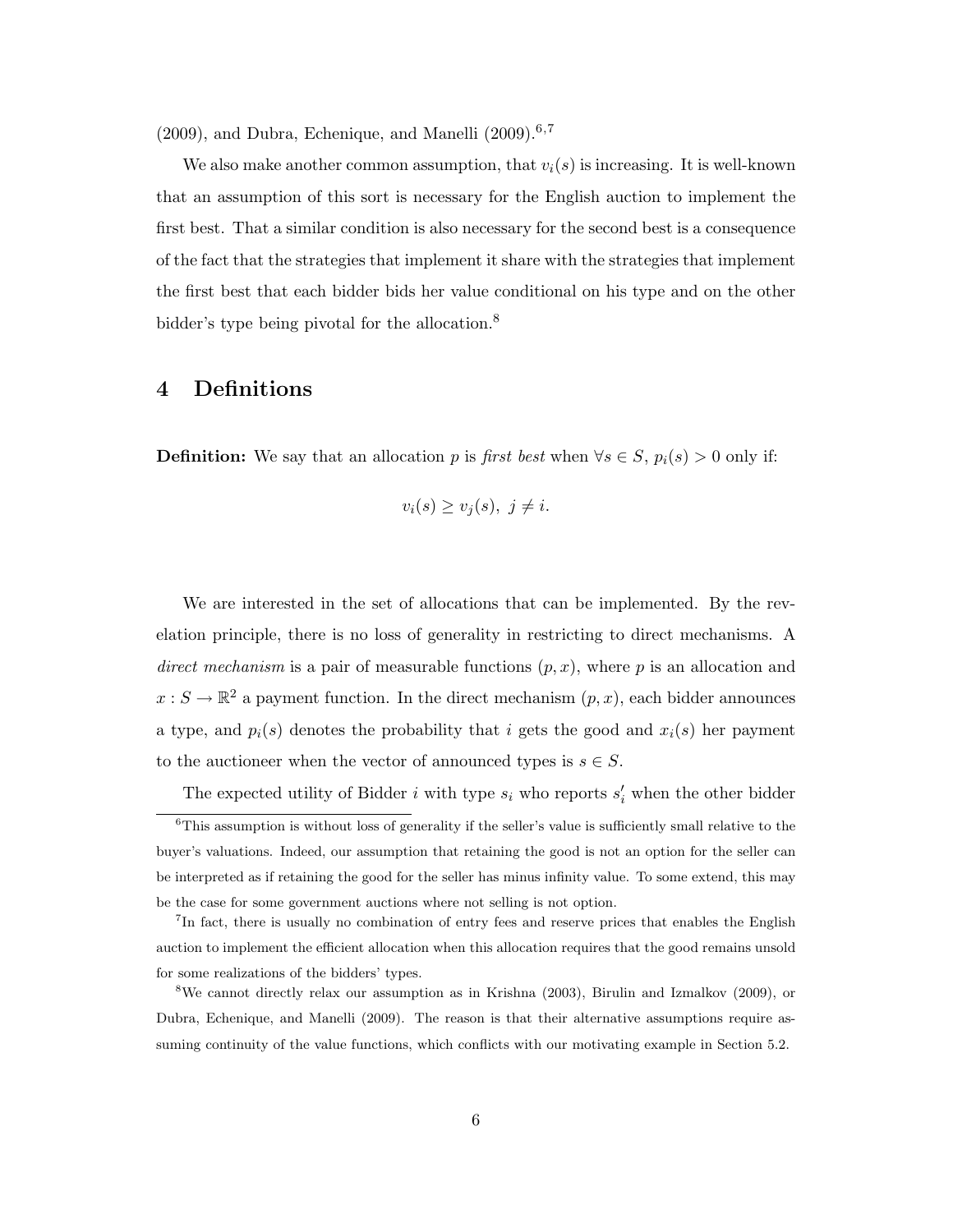reports truthfully is equal to:<sup>9</sup>

$$
U_i(s_i, s'_i) \equiv \int_{S_j} (v_i(s_i, s_j) p_i(s'_i, s_j) - x_i(s'_i, s_j)) f_j(s_j|s_i) ds_j,
$$

where  $j \neq i$  and  $f_j(s_j | s_i)$  denotes the density of the distribution of  $s_j$  conditional on the realization of Bidder  $i$ 's type being equal to  $s_i$ .

Thus, we say that an allocation  $p$  is *implementable* if there exists a direct mechanism  $(p, x)$  that satisfies the following Bayesian incentive compatible constraint:<sup>10</sup>

$$
U_i(s_i, s_i) = \sup_{s'_i \in S_i} \{ U_i(s_i, s'_i) \},\,
$$

for all  $s_i \in S_i$  and  $i \in \{1, 2\}.$ 

Requiring Bayesian incentive compatibility constraints is consistent with the fact that we consider Bayesian Nash equilibria of the English auction. This departs from the alternative approach used in the related literature that employs ex post equilibrium and ex post incentive compatible constraints. This departure, as explained in the Introduction, is motivated by our focus on an auction whose details are not fine tuned to the bidders' beliefs.

**Definition:** We say that an implementable allocation  $p$  is second best efficient, if it maximizes the expected social surplus:

$$
\int_{S} \sum_{i=1,2} v_i(s) p_i(s) f(s) ds,
$$

among the implementable allocations.

Since we assume preferences quasilinear in money, second best efficiency is equivalent to Holmström and Myerson's (1983) concept of ex ante incentive efficiency.

Certainly, the set of second best allocations includes the first best allocation when the efficient allocation is implementable.

Our interest in the English auction, see our discussion in the Introduction, justifies to concentrate on second best allocations that are deterministic and monotone in the

<sup>&</sup>lt;sup>9</sup>With some abuse of notation, we denote by  $p_i(s_i, s_j)$ ,  $x_i(s_i, s_j)$  and  $v_i(s_i, s_j)$  the functions  $p_i$ ,  $x_i$ and  $v_i$ , respectively, evaluated at  $(s_i, s_j)$  if  $i < j$  and at  $(s_j, s_i)$  otherwise.

 $10$ We do not impose individual rationality constraints because they are trivially satisfied in our set-up.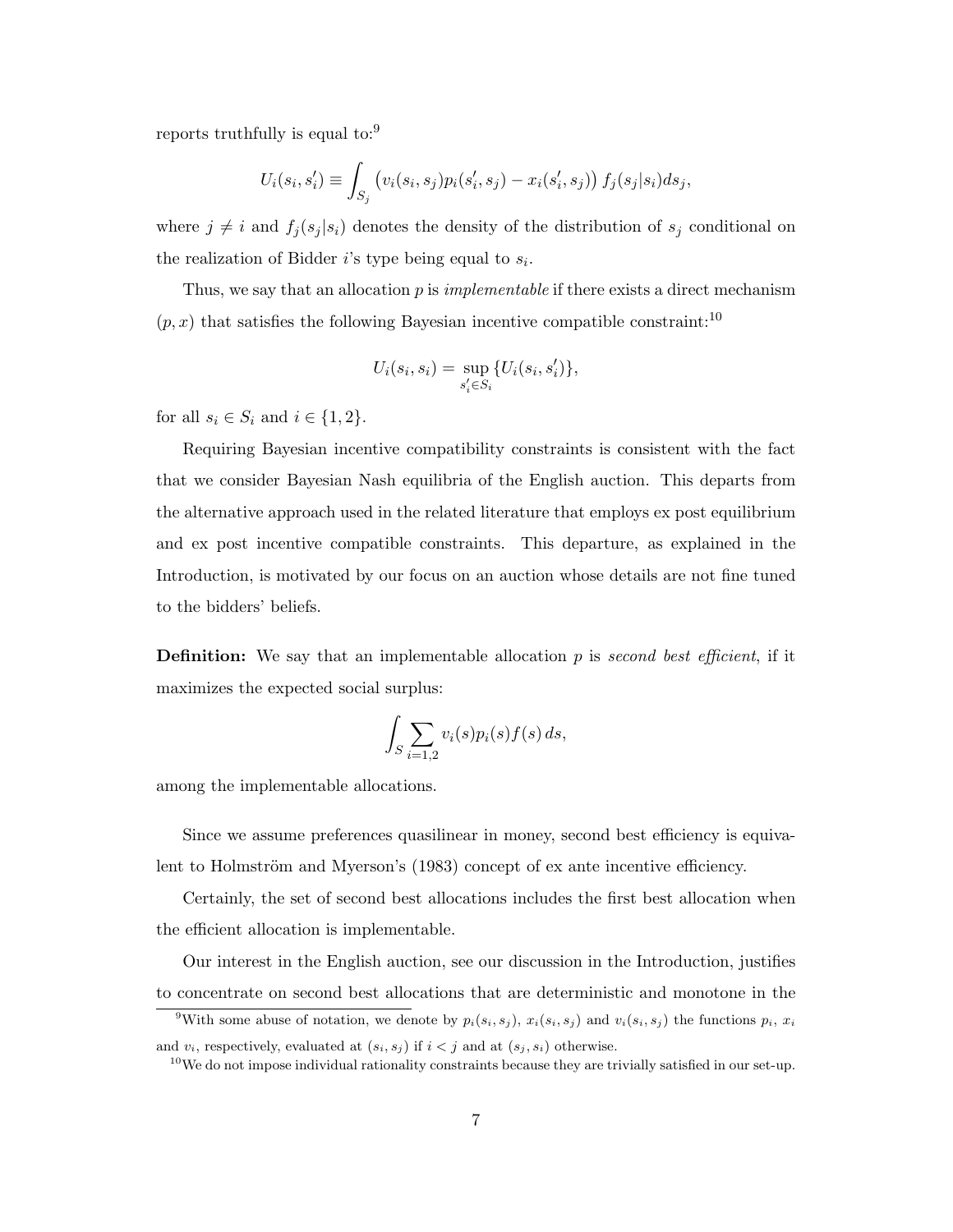following sense: an allocation is *deterministic* if it takes values in the set  $\{0,1\}^2$ , and it is *monotone* if  $p_i(s)$  is increasing in  $s_i$  for any i. We also say that an allocation is monotone in i when  $p_i(s)$  is increasing in  $s_i$ . This last definition is useful to state some of our results in particular Proposition 2.

Monotone allocations have been extensively studied by the related literature because monotonicity is equivalent to ex post implementability, see Chung and Ely (2002). In this sense, we can see our restriction to monotone allocations as a refinement of Bayesian implementation. Besides, we show in the next proposition that our restriction is without loss of generality under some reasonable assumptions that, for instance, are verified by our motivating examples in Section 5.

**Proposition 1.** There exists a deterministic and monotone allocation that it is second best efficient when bidders' types are stochastically independent and the value functions are additively separable.<sup>11</sup>

See the proof in the Appendix.

The proof of Proposition 1 contains a characterization of the second best efficient allocations that we use in the analysis of Example 1 in Section 6.

### 5 Motivating Examples

In this section, we discuss two simple examples that illustrate realistic set-ups in which the first best is typically not implementable. The first set-up is the sale of a license to operate in a market in which one bidder, the incumbent, has private information about the market size and another bidder, the entrant, has a lower marginal cost than the incumbent but a higher fixed cost. This model extends the intuitions of the wildcatters' example in the Introduction. The second set-up is the auction of an item with private and common values in which the common value is private information of only one bidder, the insider. The two examples verify Myerson's (1981) assumptions, and thus his Lemma 2 implies that the first best allocation is not implementable if

<sup>11</sup>This is  $v_i(s) = v_i^i(s_i) + v_i^j(s_j)$  for some  $v_i^i : S_i \to \mathbb{R}$  and  $v_i^j : S_j \to \mathbb{R}$ .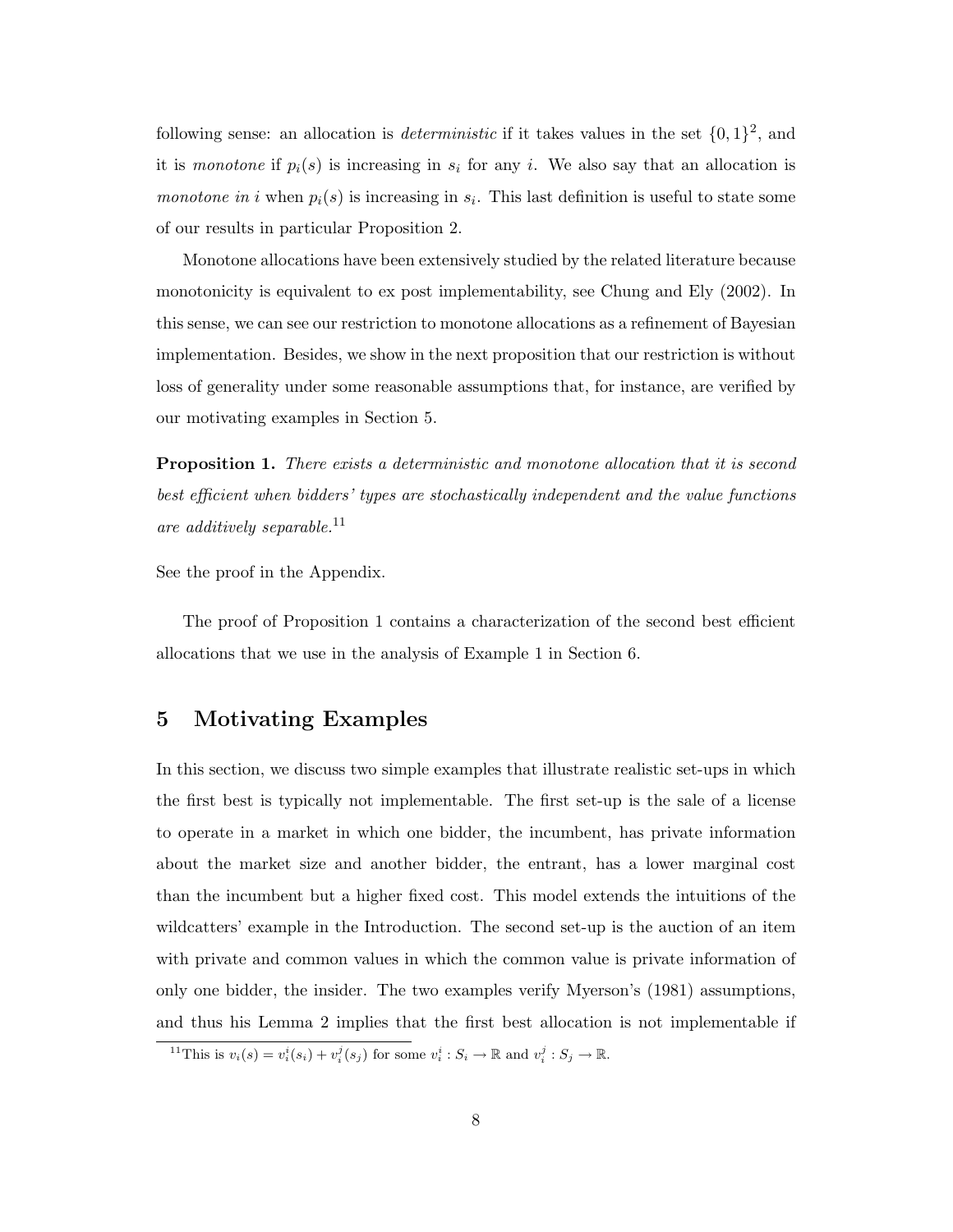the corresponding interim probabilities of getting the object are not increasing in the bidder's type.

#### 5.1 An Auction with an Incumbent

The object for sale is a license to supply in exclusivity a market with a demand function  $Q(P) = s_1(1-P)$ . Bidders are firms that can supply the market. Firm 1, the incumbent, has zero set-up costs and a constant marginal cost  $c_1$ . Firm 2, the entrant, has a constant marginal cost c and an idiosyncratic set-up cost that we denote by  $-s_2$ , thus a higher  $s_2$ means a lower fixed cost. Each  $s_i$  is equal to the realization of an independent random variable with distribution function  $F_i$  and a density. Its realization is Bidder i's private information. All the other elements of the model are common knowledge.

The profits of the incumbent with type  $s_1$  if awarded the license are equal to  $s_1\frac{(1-c_1)^2}{4}$  $\frac{(c_1)^2}{4}$ . Similarly, the profits of an entrant with type  $s_2$  are equal to  $s_1 \frac{(1-c)^2}{4} + s_2$ . Thus, it is first best to give the license to the incumbent if and only if  $s_1 \frac{(1-c_1)^2}{4} \ge$  $s_1 \frac{(1-c)^2}{4} + s_2$ . We also assume that  $s_2 < 0$  in all the support and  $c < c_1 < 1$ , so that, as in the example of the Introduction, the incumbent has the lowest fixed cost, but the highest marginal cost. This assumption implies that it is first best to allocate to Bidder 1 if and only if  $s_1$ , i.e. the market size, is sufficiently small. It is easy to see that under some appropriate assumptions on the support of the distributions  $F_i$ , the first best allocation is not implementable because Bidder 1's interim probability of getting the object strictly decreases at some point when we increase Bidder 1's type.

#### 5.2 An Auction with an Insider

The object for sale is a painting that may be from a well-known (and priced) artist. Bidder *i* puts a value on the painting of  $\tau_i + \rho$  if the painting is original and a value of  $\tau_i$ , otherwise. We assume that each  $\tau_i$  is equal to an independent draw of a random variable with a distribution function  $G_i$  and a density in the support  $[\underline{t},\overline{t}]$ . We assume that  $\tau_i$  is private information of Bidder *i*. Bidder 1, the *insider*, is an expert art dealer that knows whether the painting is original. Bidder 2, the outsider, only knows the ex ante probability that the picture is original,  $\alpha \in (0,1)$ .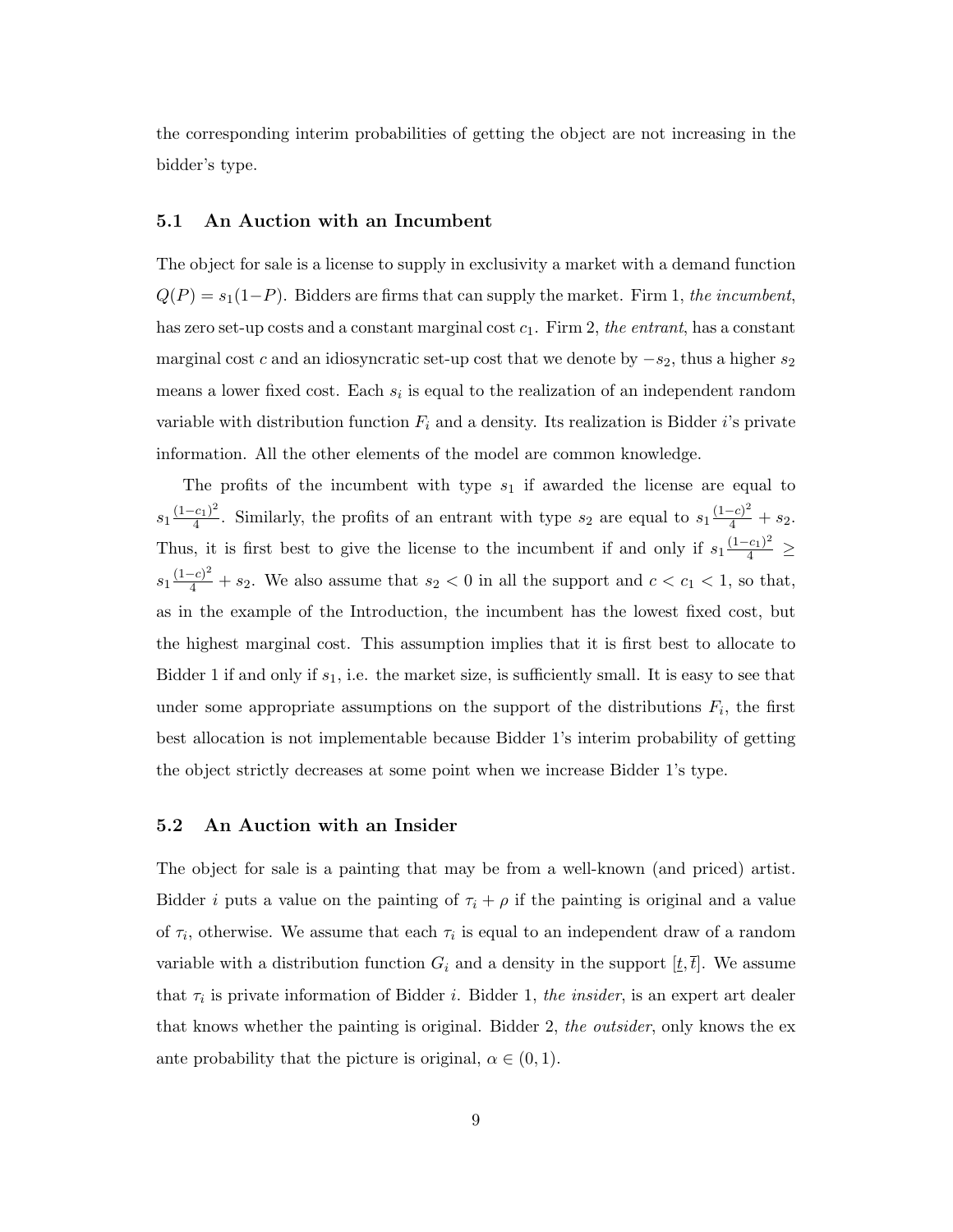We also assume that  $\bar{t} < \rho + \underline{t}$ . This assumption means that Bidder 1's multidimensional type can be mapped into a one dimensional type,  $s_1 = \tau_1 + \rho$ , without losing information.<sup>12</sup> Note that  $s_1 \ge \rho + \underline{t}$  indicates that the painting is original. Bidder 2's type  $s_2$  is equal to  $\tau_2$ . Thus, the outsider's value is equal to  $s_2 + \rho \mathbf{1}(s_1 \ge \rho + \underline{t})$ .<sup>13</sup> For any vector of the outsiders' types, it is efficient to allocate to the insider if  $s_1 = \overline{t}$ , while it is not if  $s_1 = \underline{t} + \rho$ . This means that the first best allocation is not implementable because Bidder 1's interim probability of getting the object strictly decreases when  $s_1$ increases from  $\bar{t}$  to  $\underline{t} + \rho$ .

# 6 The English Auction

In this section, we analyze the English auction described by Milgrom and Weber (1982) and show that any second best allocation that it is deterministic and monotone can be induced as the outcome of an equilibrium of the English auction, i.e. can be implemented with the English auction. Note that since we assume that there are only two bidders, the English auction is strategically equivalent to a second price auction.

In what follows, we assume  $S_i = [0, 1]$  to simplify the notation. A deterministic and monotone allocation in  $j$  is characterized a.e. with a function of pivotal types  $\psi_j : [0,1] \to [0,1]$  that maps each type of Bidder i into the corresponding type of Bidder j that is pivotal for the allocation. The allocations that maximize the expected social surplus amongst the allocations that are deterministic and monotone in j are characterized by the functions of pivotal types  $\psi_i$  that solve:

$$
\max_{\psi_j} \int_0^1 \int_0^{\psi_j(s_i)} \left( v_i(s) - v_j(s) \right) f(s) \, ds_j \, ds_i. \tag{1}
$$

This problem maximizes the net increase in expected social surplus when adopting the allocation characterized by  $\psi_j$  rather than an allocation that always allocates to Bidder j.

<sup>&</sup>lt;sup>12</sup>Our results can be extended to the case  $\rho + \underline{t} \leq \overline{t}$ , but it requires a framework with multidimensional types. See also Footnote 4.

 $131(X)$  is an indicator function that takes value 1 when the condition X is verified and zero otherwise.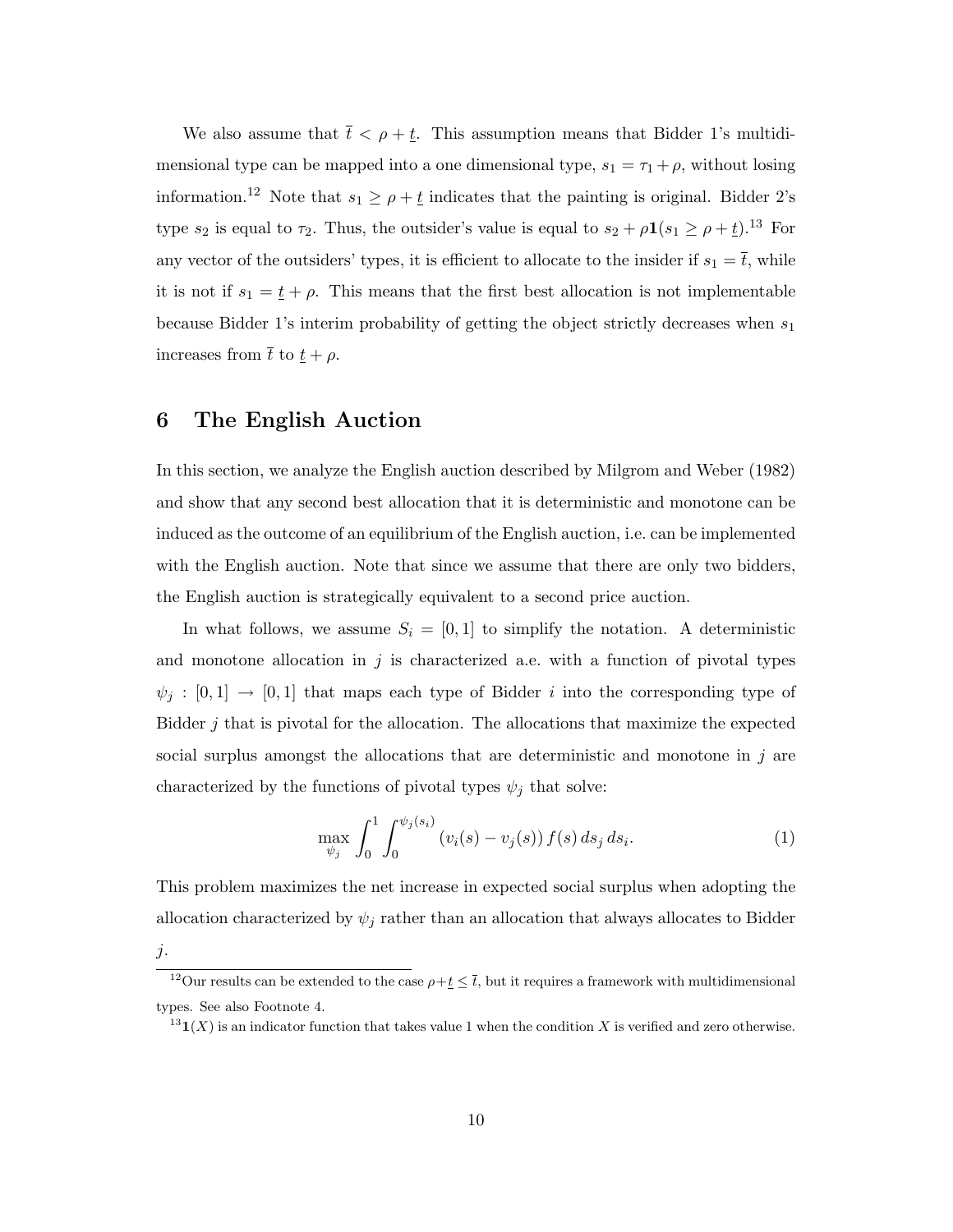We start with the case in which one bidder knows her value and hence has a unique weakly dominant strategy, to bid her value.

**Proposition 2.** Suppose  $v_1(s)$  is constant in  $s_2$ . The undominated equilibria of the English auction implement a.e. the allocations that solve Equation (1) for  $j = 1$  and  $i = 2$ . Consequently, any second best allocation that is deterministic and monotone in 1 can be implemented a.e. with the English auction.

Proof. We assume that Bidder 1 plays her unique weakly dominant strategy, to bid her value, and study Bidder 2's best response. A strategy of Bidder 2 is a function that maps each type of Bidder 2 into a bid. Since Bidder 1's strategy is strictly increasing, Bidder 2's strategy determines a function of pivotal types that maps each type of Bidder 2 into the maximum type of Bidder 1 for which Bidder 2 wins the auction. Thus, the expected utility that Bidder 2 gets with a strategy that has an associated function of pivotal types  $\psi_1 : [0, 1] \to [0, 1]$  is equal to:

$$
\int_0^1 \int_0^{\psi_1(s_2)} \left(v_2(s) - v_1(s)\right) f(s) \, ds_1 ds_2,
$$

since whenever Bidder 2 wins the auction, she pays Bidder 1's bid, i.e. Bidder 1's value. A best response of Bidder 2 picks a function  $\psi_1$  that maximizes this expression as desired.

Intuitively, since Bidder 1 bids her true value, Bidder 2's utility when she wins is equal to the increase in expected social surplus from changing the allocation from Bidder 1 to Bidder 2. Thus, Bidder 2's incentives are aligned with the social incentives. Since Bidder 1 plays a strictly increasing bid function, then a pure strategy of Bidder 2 can only pick an allocation that is deterministic and monotone in 1.

For the more general case, we focus on deterministic and monotone allocations. Any such allocation is characterized a.e. by an increasing function of pivotal types. The allocations that maximize the expected social surplus amongst the deterministic and monotone allocations are characterized by the functions of pivotal types that solves Equation (1) subject to the constraint that the function of pivotal types is increasing. For any such allocation  $p^*$ , we define the bid functions  $b_1^*(s_1) \equiv v_1(s_1, \psi_2^*(s_1))$  and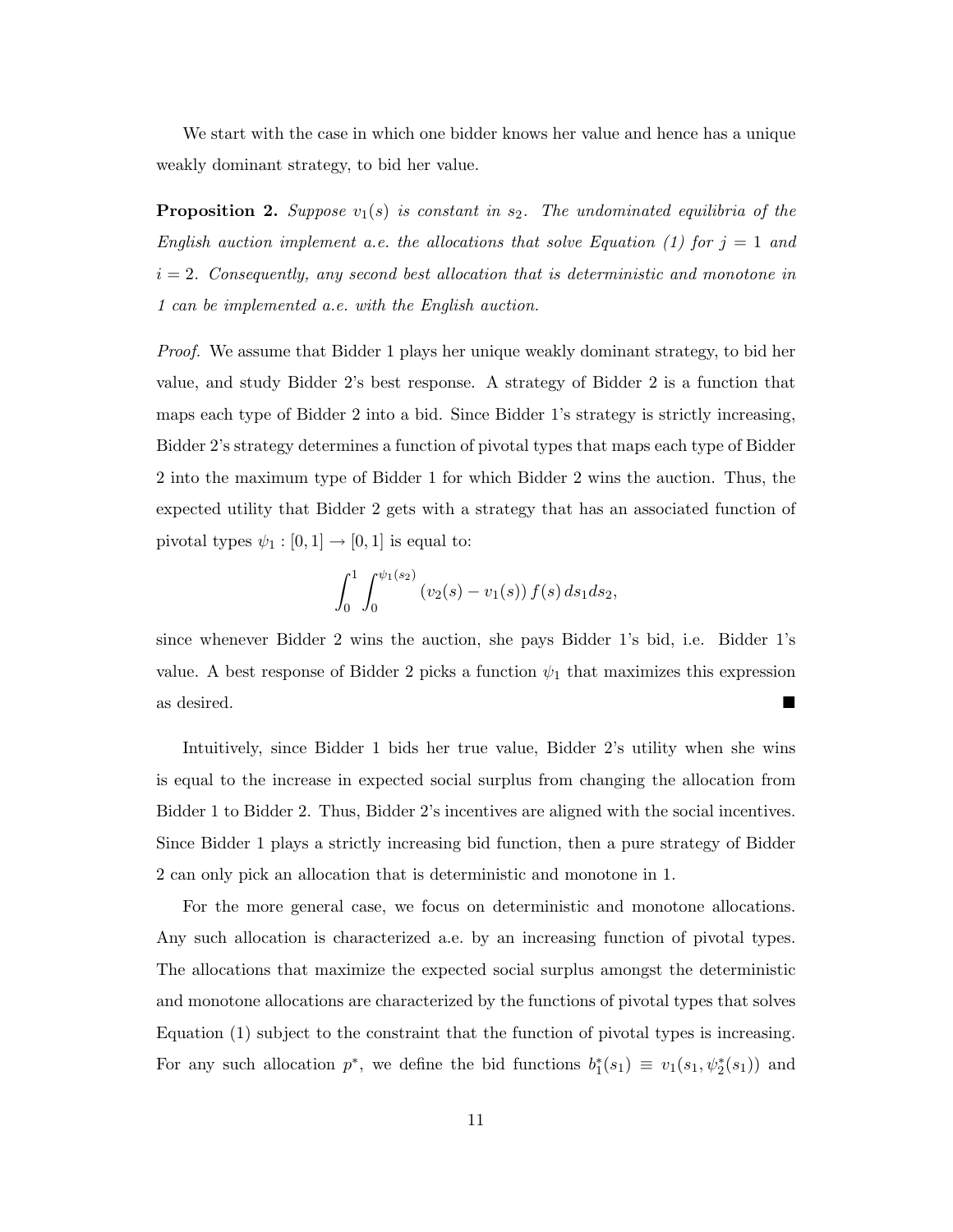$b_2^*(s_2) \equiv v_2(\psi_1^*(s_2), s_2)$ , where  $\psi_1^*$  and  $\psi_2^*$  are the functions of pivotal types that describe  $p^*$  a.e.

**Proposition 3.** Suppose f is affiliated.<sup>14</sup> Then,  $(b_1^*, b_2^*)$  is an equilibrium of the English auction that implements  $p^*$  a.e. Consequently, any second best allocation that is deterministic and monotone can be implemented a.e. with the English auction.

See the proof in the Appendix.

The main argument of the proof  $15$  uses that the local optimality conditions of the problem that  $\psi_j^*$  solves imply that  $v_i(s_i, \psi_j^*(s_i)) \ge v_j(s_i, \psi_j^*(s_i))$  at any point  $s_i$  in which  $\psi_j^*$  is strictly increasing either to the left or to the right.<sup>16</sup> This implies that  $b_i^*(s_i') > b_j^*(s_j')$  for any  $(s_i', s_j')$  in the interior of the set of types for which  $p^*$  allocates to Bidder *i*. This is because there always exists a point  $s_i$  such that  $(s'_i, \psi_j^*(s'_i))$  >  $(s_i, \psi_j^*(s_i)) > (\psi_i^*(s_j'), s_j')$  and at which  $\psi_j^*$  is strictly increasing either to the left or to the right. Finally, to understand why  $(b_1^*, b_2^*)$  is an equilibrium note that when Bidder j plays  $b_j^*$ , Bidder i's expected utility when she wins is equal to  $v_i(s) - b_j^*(s_j)$ . This is greater (less) than the social incentives to allocate to Bidder  $i$  rather than to Bidder  $j$ ,  $v_i(s) - v_j(s)$ , if  $s_i \ge \psi_i^*(s_j)$  (resp.  $s_i < \psi_i^*(s_j)$ ). Thus, Bidder *i*'s incentives to get the good are greater (less) than the social incentives to allocate to Bidder  $i$  if the second best  $p^*$  allocates the good to Bidder i (resp. Bidder j). This explains why Bidder i does not have incentives to deviate since  $p^*$  maximizes expected social surplus subject to monotonicity of the allocation and affiliation guarantees that Bidder  $i$  does not lose by restricting to an increasing best response.

To illustrate the equilibrium, consider the following example that has all the qualitative features of the model in Section 5.2.

**Example 1.**  $v_1(s) = 2s_1$  and  $v_2(s) = s_2+1(s_1 \ge 1/2)$ , where bidders' private types are drawn independently according to a distribution function uniform in the support  $[0, 1]$ .

 $14$ See Milgrom and Weber (1982) for a definition of affiliation.

 $15$ For illustrative purposes, we assume in our intuitive description that the functions involved are continuous.

<sup>&</sup>lt;sup>16</sup>We say that an increasing function  $\psi : D \subset \mathbb{R} \to \mathbb{R}$  is strictly increasing to the left (resp., to the right) at a point  $s \in D$ , when  $\psi(\tilde{s}) < \psi(s)$  for any  $\tilde{s} < s$  in D (resp.  $\psi(\tilde{s}) > \psi(s)$  for any  $\tilde{s} > s$  in D).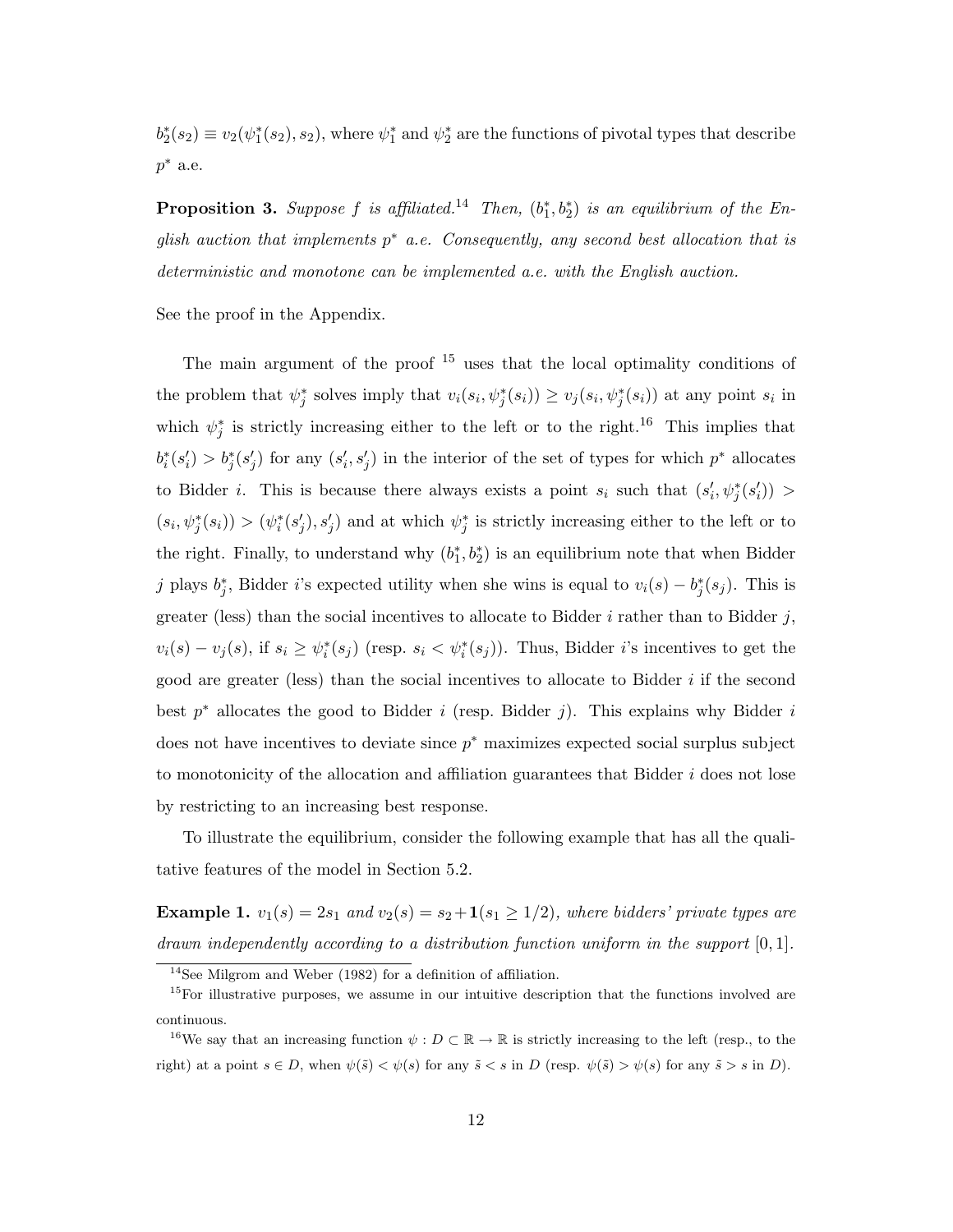In this example, the second best efficient allocation is characterized<sup>17</sup> by a function of pivotal types  $\psi_1^*(s_2) = \frac{1}{2}(s_2 + \mathbf{1}(s_2 \ge 1/2))$ , and our proposed equilibrium strategies are:  $b_1^*(s_1) = 2s_1$  and  $b_2^*(s_2) = s_2 + 1$   $(s_2 \ge 1/2)$ . We plot both bid functions in Figure 1.



Figure 1: The bid functions  $(b_1^*, b_2^*)$  for Example 1.

Bidder 1 submits her unique weakly dominant bid, her value, whereas Bidder 2 bids her value conditional on the event that she ties with Bidder 1. Bidder 2 has a discontinuity at  $s_2 = 1/2$ , it jumps from  $1/2$  to  $3/2$ . It is easy to see that when Bidder 2 has a type of  $1/2$  and wins at a price p between  $1/2$  and 1, she incurs in a loss, whereas when the price is between 1 and  $3/2$ , she gets a profit. Losses and profits compensate so that Bidder 2 with type  $1/2$  is indifferent between bidding  $1/2$  and bidding  $3/2$ .

Note that the structure of this equilibrium is more involved than the more standard

 $17$ To see why, we refer to the characterization of the second best in the proof of Proposition 1. To apply this characterization note that  $t_1(s_1) = 2s_1 - 1(s_1 \ge 1/2)$  and  $t_2(s_2) = s_2$  in the example, and hence,  $\hat{t}_1(s_1) = 2s_1$  if  $s_1 \in [0, 1/4]$ ,  $\hat{t}_1(s_1) = 1/2$  if  $s_1 \in (1/4, 3/4)$ ,  $\hat{t}_1(s_1) = 2s_1 - 1$  if  $s_1 \in [3/4, 1]$ ; and  $\hat{t}_2(s_2) = s_2.$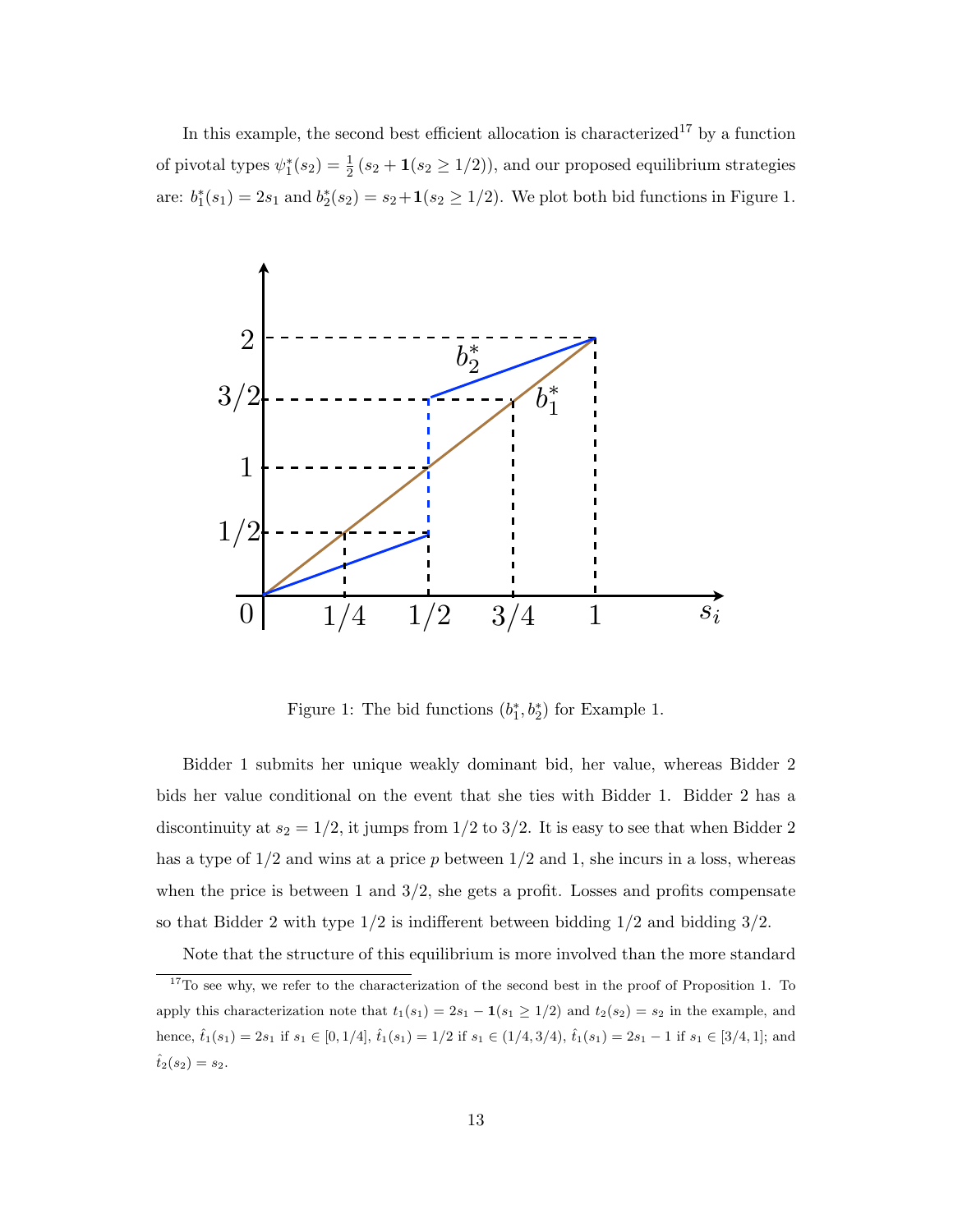case in which the first best is implementable. The difference is that, as we explained in the previous paragraph, Bidder 2 may win the auction at prices at which she makes a loss, i.e. there may be ex-post regret. This is a common feature of the equilibria under the assumptions of Proposition 2 when the first best allocates to Bidder 1 and the second best to Bidder 2. To see why, note that the first best allocates to the bidder with larger value and Bidder 2 pays a price equal to Bidder 1's value when she wins in equilibrium. This result, however, does not generalize to the case in which Bidder 1's value function is not constant in  $s_2$ . There are equilibria that implement the second best that display ex post regret and equilibria that implement the second best that do not display ex post regret.<sup>18</sup>

## 7 Conclusions

In this paper we have discussed the efficiency properties of the English auction when the first best is not implementable and there are two bidders. The English auction implements the second best allocation at least for the relevant case in which the second best is deterministic and monotone. Implementing the second best outside this case seems much harder as it may require the use of either non-monotonic strategies or other mechanisms with more sophisticated strategy spaces.

Our result does not generalize to the case of more than two bidders. This was well-known in the case in which the first best is implementable, see for instance Maskin (1992). The conditions provided by Krishna (2003), Birulin and Izmalkov (2009), and Dubra, Echenique, and Manelli (2009) to guarantee that the first best can be implemented with the English auction with more than two bidders do not easily generalize to the second best, as we show in the working paper. One additional difficulty here is that the equilibrium of the English auction that implements the second best with two bidders typically implies ex post regret. This means that the modifications of the

<sup>&</sup>lt;sup>18</sup>In general, multiplicity of equilibria is more a concern here than in the usual framework where the single crossing holds. It may be shown that in the example  $v_i(s) = s_i + 2s_j$  there are two asymmetric equilibria that implement the second best while the symmetric equilibrium is not second best efficient. Besides, there is no natural refinement that singles out an equilibrium.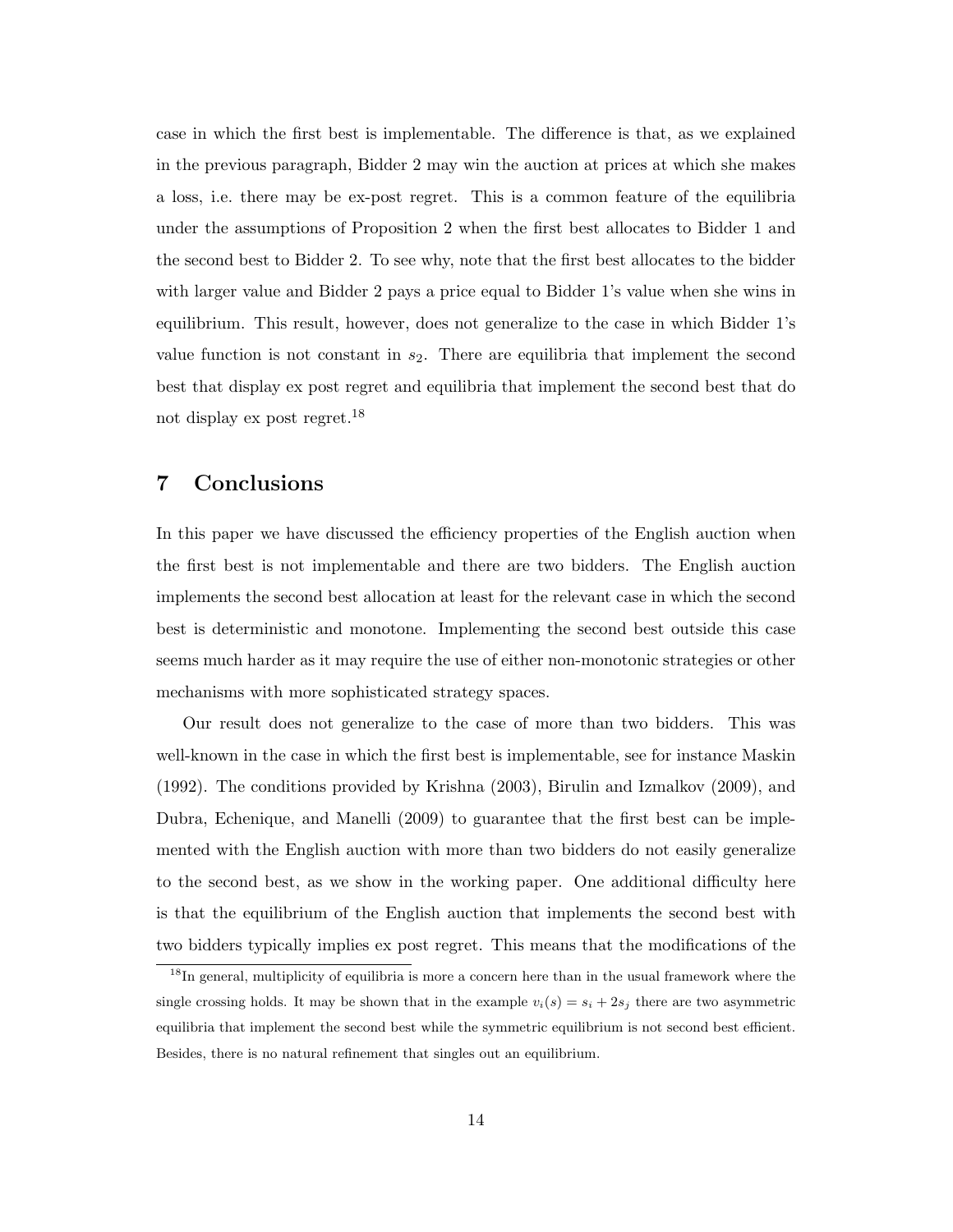English auction proposed by Perry and Reny (2002, 2005) and Izmalkov (2003) to solve the problems of the first best does not work for the second best.

We think that a profitable venue of future research is how to modify the English auction for the case of more than two bidders to recover second best efficiency, at least for the natural examples we have considered here. We find this project specially appealing given the connection between the English auction and the Vickrey auction.

# Appendix: Proofs

#### Proof of Proposition 1

*Proof.* Recall the functions  $v_i^i$  and  $v_i^j$  $i_i$  in Footnote 11 and denote in this proof  $t_i(s_i) \equiv$  $v_i^i(s_i) - v_j^i(s_i)$  and  $q_i(s_i) \equiv v_j^i(s_i)$ ,  $j \neq i$ . To simplify the notation, we normalize the marginal distributions  $F_i$ 's to be uniform in the interval  $[0, 1]$ .<sup>19</sup>

Let  $T_i(s_i) \equiv \int_0^{s_i} t_i(\tilde{s}_i) d\tilde{s}_i$  for all  $i \in n$  and  $s_i \in [0,1]$ , and let  $\hat{T}_i(s_i) : [0,1] \to \mathbb{R}$  be the convex hull of the function  $T_i$  (i.e. the highest convex function on [0, 1] such that  $\hat{T}_i(s_i) \leq T_i(s_i)$  for all  $s_i \in [0, 1].$ )<sup>20</sup>

As a convex function  $\hat{T}_i$  is differentiable except at countably many points, and its derivative is an increasing function. We define  $\hat{t}_i : [0,1] \to \mathbb{R}$  to be the differential of  $\hat{T}_i$ completed by right-continuity in the interior and by continuity at the boundaries.

The second best maximizes:

$$
\int_{[0,1]^2} \sum_{i=1,2} \left( t_i(s_i) + \sum_{j=1,2} q_j(s_j) \right) p_i(s) ds,
$$
\n(2)

 $19$ This normalization was already noted by Lehmann (1988). We can always construct it by defining a new vector of signals  $\tilde{s}_i \equiv F_i(s_i)$  and value functions  $\tilde{v}_i(\tilde{s}) \equiv \tilde{t}_i(\tilde{s}_i) + \sum_{i=1,2} \tilde{q}_i(\tilde{s}_j)$  where  $\tilde{t}_i(\tilde{s}_i) \equiv$  $t_i(F_i^{-1}(\tilde{s}_i)), \tilde{q}_j(\tilde{s}_j) \equiv q_j(F_j^{-1}(\tilde{s}_j)),$  for  $F^{-1}(z) \equiv \min\{s_i \in [\underline{s}, \overline{s}] : F(s) \geq z\}$ . To see why, the marginal distribution of each  $\tilde{s}_i$  is uniform on [0, 1] note that the probability of  $\{\tilde{s}_i \leq z\}$  for  $z \in [0,1]$  is equal to the probability of  $\{F_i(s_i) \leq z\}$ , which is equal to the probability of  $\{s_i \leq F_i^{-1}(z)\}$  and thus, it is equal to  $F_i(F_i^{-1}(z)) = z$ .

 $^{20}$ For a formal definition see Myerson (1981).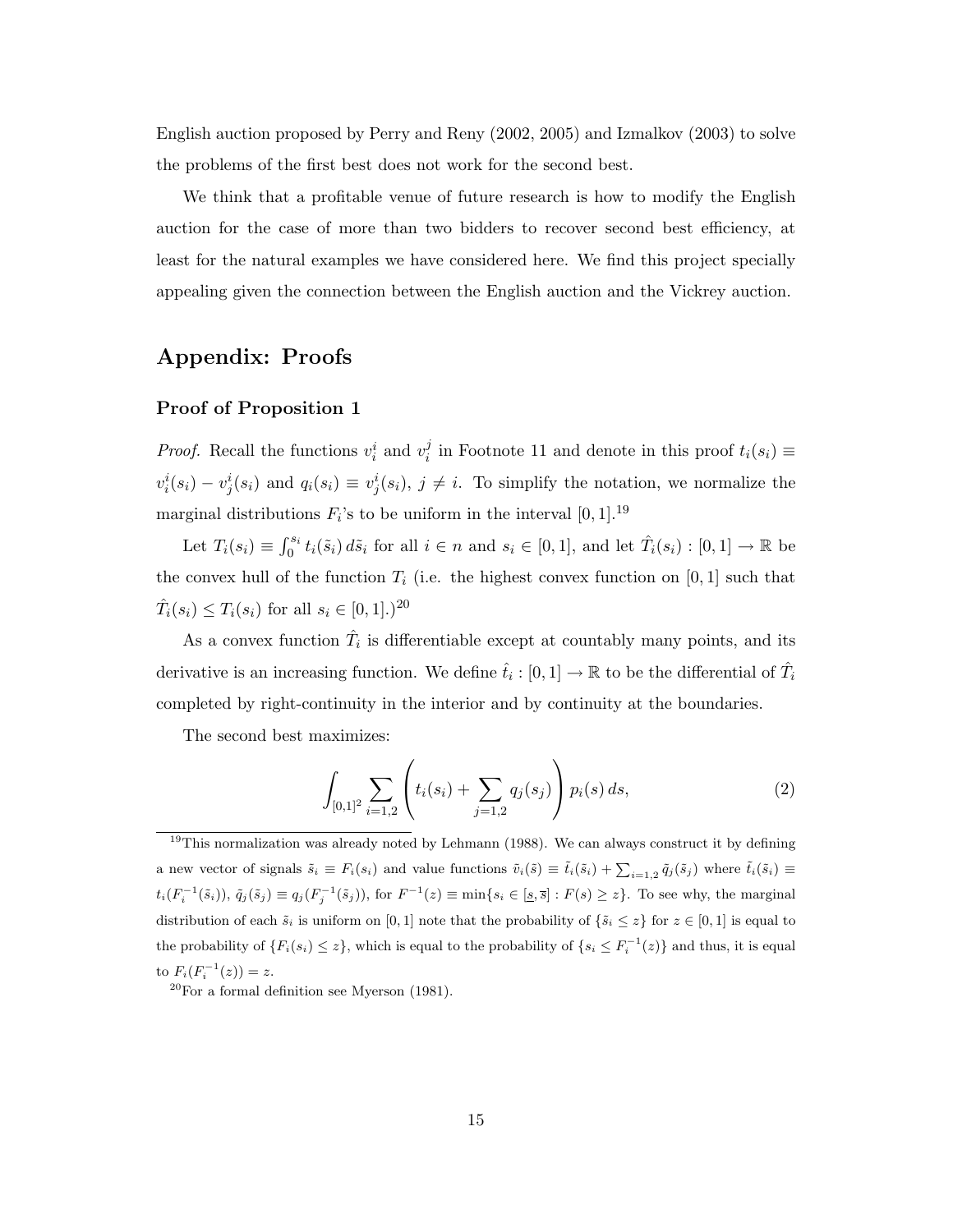subject to p implementable. The objective function is equal to:  $2<sup>1</sup>$ 

$$
\int_{[0,1]^2} \sum_{i=1,2} \left( \hat{t}_i(s_i) + \sum_{j=1,2} q_j(s_j) \right) p_i(s) ds + \sum_{i=1,2} \int_0^1 \left( \hat{T}_i(s_i) - T_i(s_i) \right) dQ_i(s_i, p), \tag{3}
$$

where:

$$
Q_i(s_i, p) \equiv \int_0^1 p_i(s_i, s_j) \, ds_j.
$$

To see why, note that:

$$
\int_{[0,1]^2} (t_i(s_i) - \hat{t}_i(s_i)) p_i(s) ds = \int_0^1 (t_i(s_i) - \hat{t}_i(s_i)) Q_i(s_i, p) ds_i
$$
  
= 
$$
\int_0^1 Q_i(s_i, p) dT_i(s_i) - \int_0^1 Q_i(s_i, p) d\hat{T}_i(s_i)
$$
  
= 
$$
\int_0^1 (\hat{T}_i(s_i) - T_i(s_i)) dQ_i(s_i, p),
$$

where we have used integration by parts (see Hewitt (1960)) and the fact that  $\hat{T}_i(0)$  =  $T_i(0)$  and  $\hat{T}_i(1) = T_i(1)$ , see Section 6 in Myerson (1981), in the last step.

It is easy to see that an allocation maximizes the first integral in Equation (3) if and only it satisfies (i)  $p_i^*(s) > 0$  only if  $\hat{t}_i(s_i) \ge \hat{t}_j(s_j)$ ,  $j \ne i$  a.e. Moreover, since  $Q_i(.,p)$  is increasing for any p implementable by Lemma 2 in Myerson (1981), and  $\hat{T}_i(s_i) \leq T_i(s_i)$ , see Section 6 in Myerson (1981), an implementable allocation maximizes the second integral if and only if it satisfies  $Q_i(., p^*)$  is constant in any open interval in which  $\hat{T}_i(s_i) < T_i(s_i)$ .

A deterministic and monotone allocation that verifies (i) and (ii) is:

$$
p_i(s) = \begin{cases} 1 & \text{if } i = \min\{j : \hat{t}_j(s_j) = \max_l \hat{t}_l(s_l)\}, \\ 0 & \text{otherwise,} \end{cases}
$$

for all  $i \in \{1, 2\}$ .

#### Proof of Proposition 3

The proof follows from four claims that we prove below. The first and third claim are auxiliary results, the second claim is that the strategies  $(b_1^*, b_2^*)$  induce the allocation

<sup>&</sup>lt;sup>21</sup>We denote by  $\int_E \varphi(x)dF(x)$  the Lebesgue-Stieljes integral of  $\varphi$  with respect to F in E. In particular, for any implementable allocation p, we denote by  $\int_{S_i} \varphi(s_i) dQ_i(s_i, p)$  the Lebesgue-Stieljes integral of  $\varphi$  with respect to  $Q_i(.,p)$  in  $S_i$ .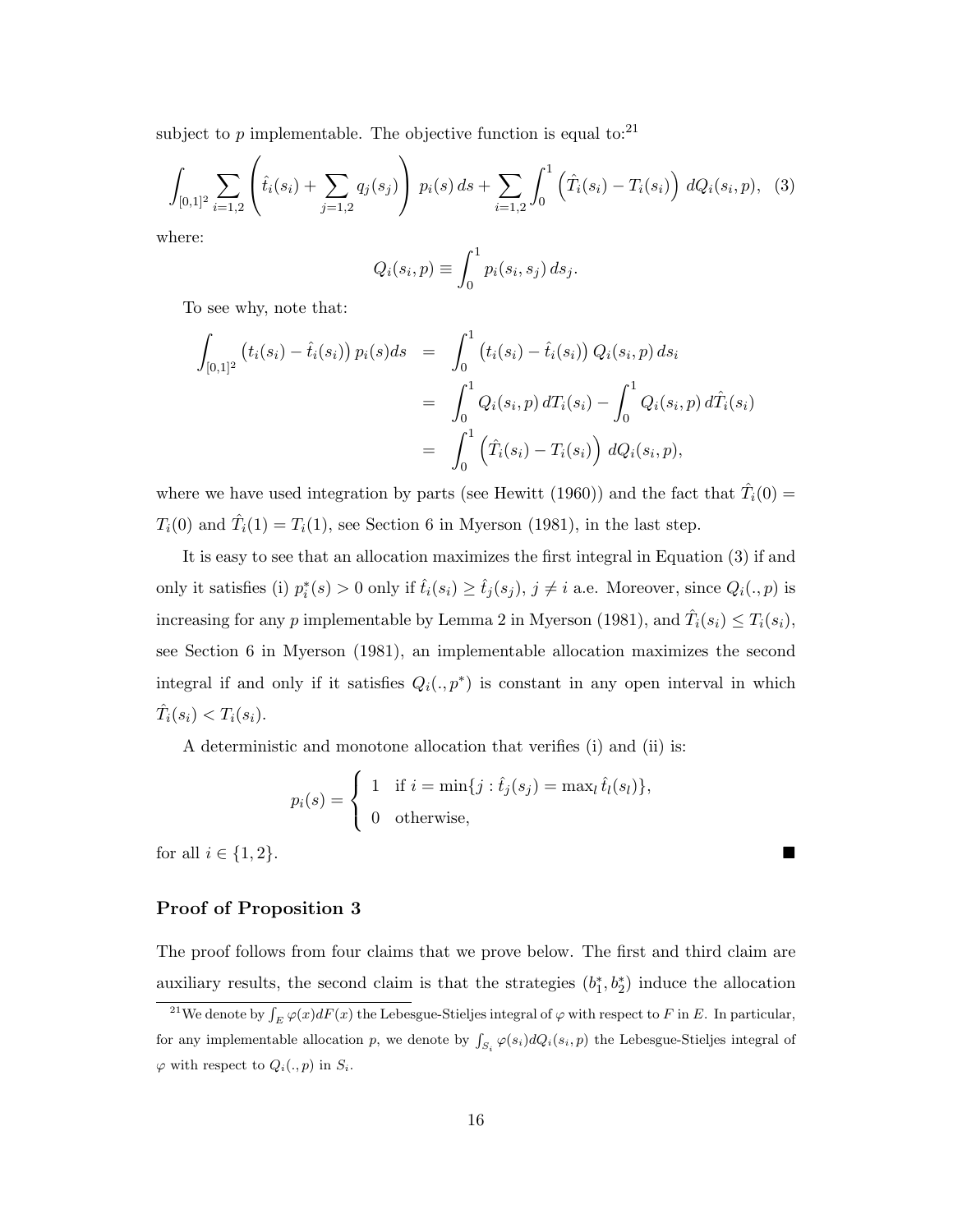$p^*$ , and the fourth that  $(b_1^*, b_2^*)$  is an equilibrium.

Claim 1:  $\psi_j^*$  verifies that:

$$
\lim v_i(s_i^n, \psi_j^*(s_i^n)) \ge \lim v_j(s_i^n, \psi_j^*(s_i^n)),
$$

for any decreasing sequence  $\{s_i^n\}$  that tends to a point  $\hat{s}_i \in [0,1)$  at which  $\psi_j^*$  is strictly increasing either to the left or to the right.

*Proof.* To prove the claim, it is sufficient to show that for any  $\hat{s}'_i \in (\hat{s}_i, 1]$ :

$$
\int_{\hat{s}_i}^{\hat{s}'_i} \left( v_i(s_i, \psi_j^*(s_i)) - v_j(s_i, \psi_j^*(s_i)) \right) f(s) \, ds_i \ge 0.
$$

To prove so, note that the optimality of  $\psi_j^*$  implies that for any increasing function  $\hat{\psi}_j : [0,1] \to [0,1]$ :

$$
\int_0^1 \int_0^{\psi_j^*(s_i)} \left( v_i(s) - v_j(s) \right) f(s) \, ds_j \, ds_i \ge \int_0^1 \int_0^{\hat{\psi}_j(s_i)} \left( v_i(s) - v_j(s) \right) f(s) \, ds_j \, ds_i.
$$

Consider first the case in which  $\psi_j^*$  is strictly increasing to the right at  $\hat{s}_i$ . Since  $\psi_j^*$  is increasing, for any  $\hat{s}_i$ ,  $\hat{s}'_i$  and  $\epsilon > 0$ , the function:

$$
\hat{\psi}_j(s_i) \equiv \begin{cases} \max\{\psi_j^*(s_i) - \epsilon, \psi_j^*(\hat{s}_i)\} & \text{if } s_i \in [\hat{s}_i, \hat{s}_i'] \\ \psi_j^*(s_i) & \text{otherwise,} \end{cases}
$$

is also increasing and we can apply the above inequality. After some simple algebraic manipulations, we get:

$$
\int_{\hat{s}_i}^{\hat{s}'_i} \int_{\psi_j^*(s_i) - \epsilon}^{\psi_j^*(s_i)} (v_i(s) - v_j(s)) f(s) ds_j ds_i - \int_{\hat{s}_i}^{\hat{s}'_i} \int_{\psi_j^*(s_i) - \epsilon}^{\max\{\psi_j^*(s_i) - \epsilon, \psi_j^*(\hat{s}_i)\}} (v_i(s) - v_j(s)) f(s) ds_j ds_i \ge 0. \tag{4}
$$

To derive our sufficient condition we divide this inequality by  $\epsilon > 0$  and apply to each of the two integrals the following two results respectively:

$$
\lim_{\epsilon \to 0} \frac{\int_{\psi_j^*(s_i) - \epsilon}^{\psi_j^*(s_i)} (v_i(s) - v_j(s)) f(s) ds_j}{\epsilon} = (v_i(s_i, \psi_j^*(s_i)) - v_j(s_i, \psi_j^*(s_i))) f(s_i, \psi_j^*(s_i)),
$$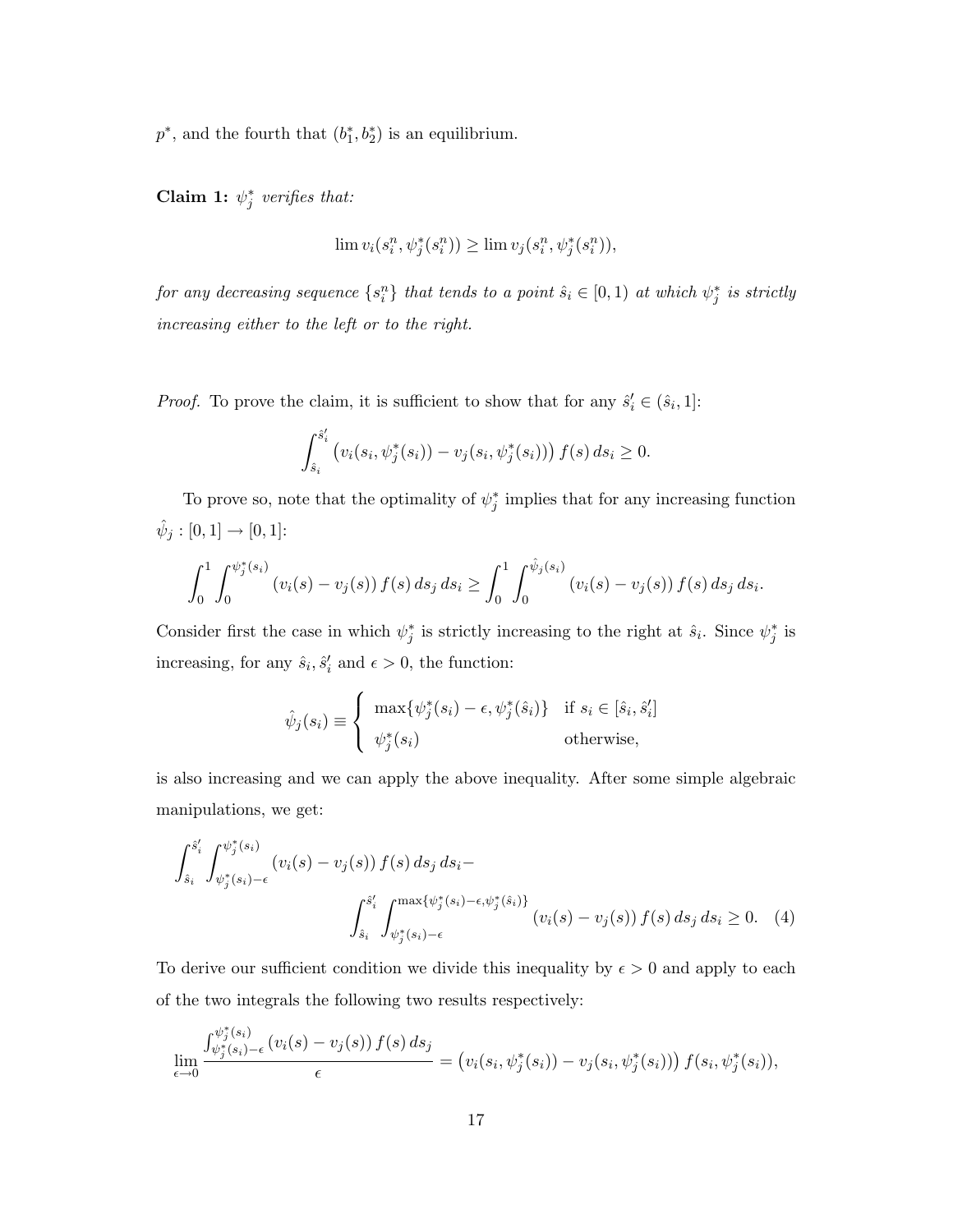for almost all  $s_i \in (\hat{s}_i, \hat{s}'_i)$  and,

$$
\lim_{\epsilon \to 0} \frac{\int_{\psi_j^*(s_i) - \epsilon}^{\max\{\psi_j^*(s_i) - \epsilon, \psi_j^*(\hat{s}_i)\}} (v_i(s) - v_j(s)) f(s) ds_j}{\epsilon} = 0,
$$

for any  $s_i \in (\hat{s}_i, \hat{s}'_i)$ . The first limit can be proved using that for any given  $s_i$ ,  $v_i(s_i, s_j)$  and  $v_j(s_i, s_j)$  are both continuous in  $s_j$  a.e., a consequence of their monotonicity. The second limit can be proved using that the integrand is bounded and  $\lim_{\epsilon \to 0} \frac{\max\{0, \psi_j^*(\hat{s}_i) - \psi_j^*(s_i) + \epsilon\}}{\epsilon} = 0$  for any  $s_i \in (\hat{s}_i, \hat{s}'_i)$  since  $\psi_j^*$  is locally strictly increasing to the right at  $\hat{s}_i$ .

The case in which  $\psi_j^*$  is strictly increasing to the left at  $\hat{s}_i$  has a similar analysis but using the function:

$$
\hat{\psi}_j(s_i) \equiv \begin{cases}\n\min\{\psi_j^*(s_i), \psi_j^*(\hat{s}_i) - \epsilon\} & \text{if } s_i < \hat{s}_i \\
\psi_j^*(\hat{s}_i) - \epsilon & s_i \in [\hat{s}_i, \hat{s}_i'] \\
\psi_j^*(s_i) & \text{otherwise,} \n\end{cases}
$$

instead.

**Claim 2:** The good is allocated according to  $p^*$  a.e. when bidders play  $(b_1^*, b_2^*)$ . In particular, for any s in the interior of the set of types for which  $p^*$  allocates to  $i \in \{1,2\}$ , it is verified that  $b_i^*(s_i) > b_j^*(s_j)$ ,  $j \neq i$ .

Proof. To prove the claim, it is sufficient to show that for any s that verifies the conditions of the proposition there exists a  $(\hat{s}_i, \hat{s}_j)$  and a sequence  $\{s_i^n\}$  such that:<sup>22</sup>

$$
v_i(s_i, \psi_j^*(s_i)) > \lim v_i(s_i^n, \psi_j^*(s_i^n)) \ge \lim v_j(s_i^n, \psi_j^*(s_i^n)) \ge v_j(\hat{s}_i, \hat{s}_j) \ge v_j(\psi_i^*(s_j), s_j) \tag{5}
$$

Any s that verifies the conditions of the proposition also verifies that both  $(\psi_i^*(s_j), s_j)$ and  $(s_i, \psi_j^*(s_i))$  belong to the frontier of the set of types for which  $p^*$  allocates to Bidder *i*. Since the allocation  $p^*$  is deterministic and monotone, then  $(s_i, \psi_j^*(s_i)) > (\psi_i^*(s_j), s_j)$ and there exists a  $(\hat{s}_i, \hat{s}_j)$  such that: (i) it belongs to the frontier of the former set, (ii)

<sup>&</sup>lt;sup>22</sup>We denote  $(s_1, s_2) < (\hat{s}_1, \hat{s}_2)$  when  $s_1 < \hat{s}_1$  and  $s_2 < \hat{s}_2$ ; and  $(s_1, s_2) \le (\hat{s}_1, \hat{s}_2)$  when  $s_1 \le \hat{s}_1$  and  $s_2 \leq \hat{s}_2$  and  $(s_1, s_2) \neq (\hat{s}_1, \hat{s}_2)$ .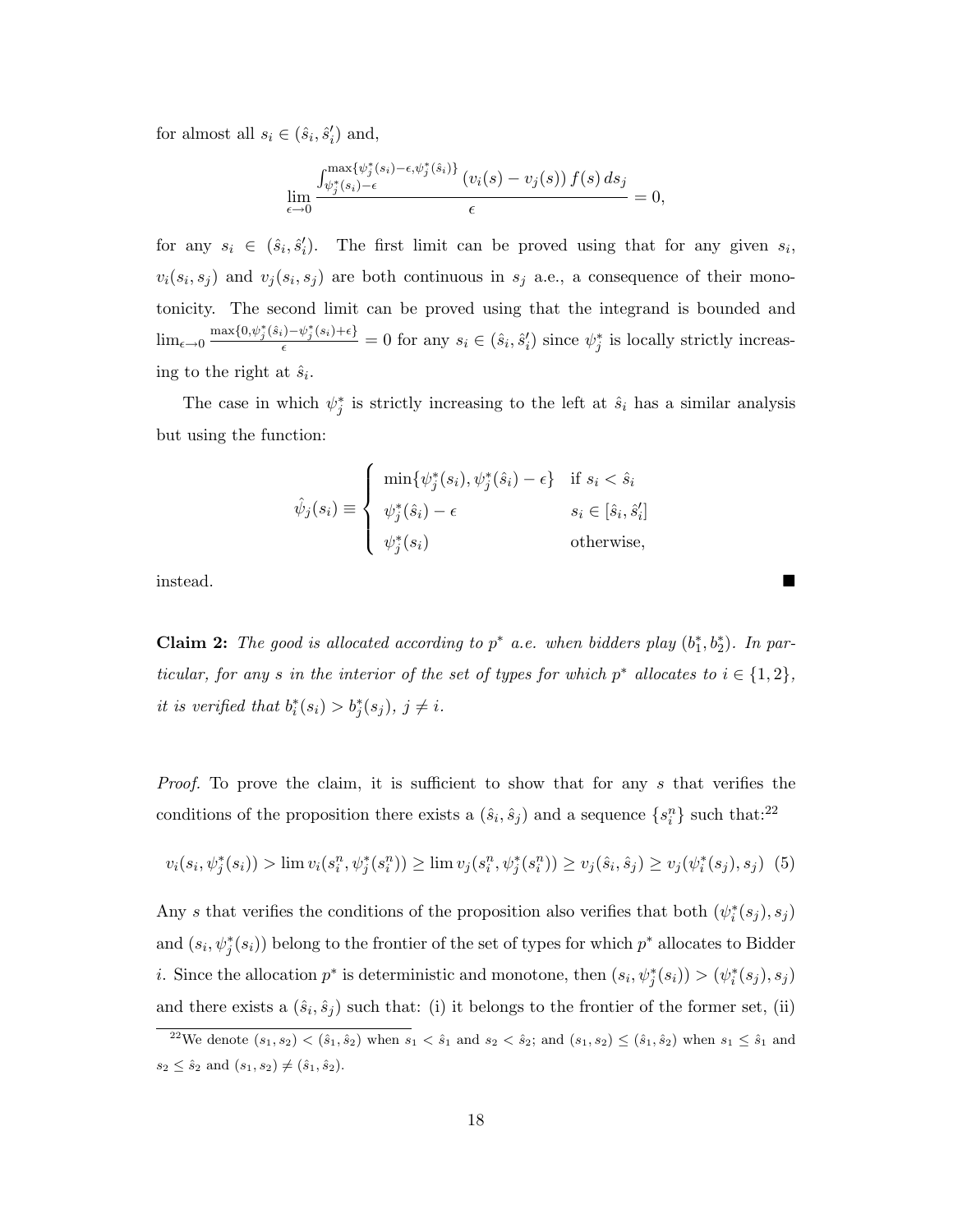it verifies that  $(s_i, \psi_j^*(s_i)) \geq (\hat{s}_i, \hat{s}_j) \geq (\psi_i^*(s_j), s_j)$  and (iii) it is such that  $\psi_j^*$  is locally strictly increasing either to the right or the left at  $\hat{s}_i$ . (ii) implies the last inequality in Equation (5). (i) and (ii) imply that for any strictly decreasing sequence  $\{s_i^n\}$  that starts at  $s_i$  and has limit  $\hat{s}_i$ , it is verified that  $(s_i, \psi_j^*(s_i)) > (s_i^n, \psi_j^*(s_i^n)) \ge (\hat{s}_i, \hat{s}_j)$ . This implies the first and the third inequalities in Equation (5). Finally, (iii) and Claim 1 implies the second inequality of Equation (5).

**Claim 3:** If  $f$  is affiliated, there is a selection of:

$$
\arg\max_{\psi} \int_0^{\psi} \left( v_2(s_1, s_2) - v_1(s_1, \psi_2^*(s_1)) \right) f(s_1, s_2) \, ds_1
$$

increasing in  $s_2$ .

*Proof.* To prove the claim, it is sufficient to show that for any  $s'_2 > s_2$ :

$$
\int_{\tilde{\psi}}^{\psi} \left( v_2(s_1, s_2) - v_1(s_1, \psi_2^*(s_1)) \right) f(s_1, s_2) \, ds_1 \geq 0, \, \forall \tilde{\psi} \leq \psi,
$$

implies that,

$$
\int_{\tilde{\psi}}^{\psi} \left( v_2(s_1, s_2') - v_1(s_1, \psi_2^*(s_1)) \right) f(s_1, s_2') ds_1 \geq 0, \forall \tilde{\psi} \leq \psi.
$$

Since  $v_2$  is increasing in  $s_2$ , a sufficient condition (after some straightforward transformations) is that:

$$
\int_{\tilde{\psi}}^{\psi} \left( v_2(s_1, s_2) - v_1(s_1, \psi_2^*(s_1)) \right) f(s_1|s_2) \, ds_1 \geq 0, \, \forall \tilde{\psi} \leq \psi,
$$

implies that,

$$
\int_{\tilde{\psi}}^{\psi} \left( v_2(s_1, s_2) - v_1(s_1, \psi_2^*(s_1)) \right) f(s_1|s_2) \frac{f(s_1|s_2')}{f(s_1|s_2)} ds_1 \ge 0, \forall \tilde{\psi} \le \psi.
$$

Since affiliation implies that  $\frac{f(s_1|s'_2)}{f(s_1|s_2)}$  $\frac{f(s_1|s_2)}{f(s_1|s_2)}$  is increasing in  $s_1$ , the last condition can be derived from the more general claim that for any  $J(s_1)$  increasing and non-negative:

$$
\int_{\tilde{\psi}}^{\psi} A(s_1) ds_1 \geq 0, \forall \tilde{\psi} \leq \psi,
$$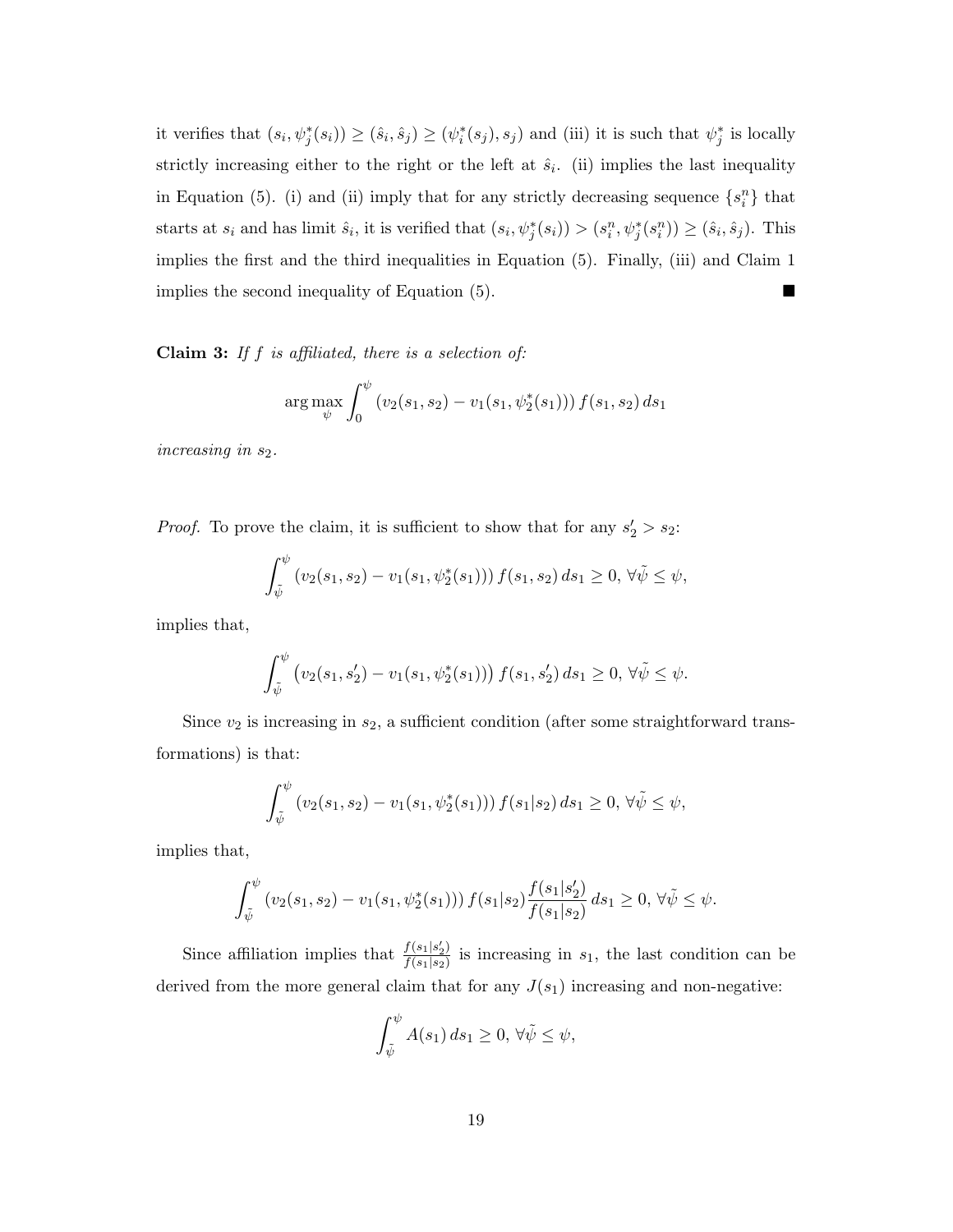implies that,

$$
\int_{\tilde{\psi}}^{\psi} A(s_1) J(s_1) ds_1 \geq 0, \forall \tilde{\psi} \leq \psi.
$$

Integration by parts on the left hand side of the last equation means that it is equal to:

$$
J(\tilde{\psi})\int_{\tilde{\psi}}^{\psi}A(s_1)ds_1+\int_{\tilde{\psi}}^{\psi}\int_{s_1}^{\psi}A(\tilde{s}_1)\,d\tilde{s}_1\,dJ(s_1),
$$

which is non-negative for any  $\tilde{\psi} \leq \psi$  as desired, when

$$
\int_{\tilde{\psi}}^{\psi} A(s_1) ds_1 \ge 0, \forall \tilde{\psi} \le \psi.
$$

Claim 4:  $(b_1^*, b_2^*)$  is a Bayesian Nash equilibrium of the English auction.

Proof. Suppose that Bidder 1 plays the proposed strategy and consider Bidder 2's expected payoff when she plays an arbitrary strategy. In this case, Bidder 2 pays a price equal to Bidder 1's bid, i.e.  $v_1(s_1, \psi_2^*(s_1))$ , if she wins. As in the proof of Proposition 2, the expected payoff of any strategy of Bidder 2 can be characterized with the corresponding function of pivotal types of Bidder 1  $\hat{\psi}_1 : [0,1] \rightarrow [0,1]$ :

$$
\int_0^1 \int_0^{\hat{\psi}_1(s_2)} \left( v_2(s_1, s_2) - v_1(s_1, \psi_2^*(s_1)) \right) f(s) \, ds_1 \, ds_2. \tag{6}
$$

ш

Since  $(b_1^*, b_2^*)$  induce the allocation  $p^*$  a.e. by Claim 2,  $b_2^*$  picks  $\hat{\psi}_1 = \psi_1^*$  a.e. in the above problem. Thus, to prove that Bidder 2 does not have incentives to deviate, we have to show that  $\hat{\psi}_1 = \psi_1^*$  maximizes Equation (6). Claim 3 implies that there is no loss in adding the constraint that  $\hat{\psi}_1$  is increasing to this problem.

The integral in Equation (6) is equal to the sum of two integrals:

$$
\int_0^1 \int_0^{\hat{\psi}_1(s_2)} \left( v_2(s_1, s_2) - v_1(s_1, s_2) \right) f(s) \, ds_1 \, ds_2 \tag{7}
$$

and,

$$
\int_0^1 \int_0^{\hat{\psi}_1(s_2)} \left( v_1(s_1, s_2) - v_1(s_1, \psi_2^*(s_1)) \right) f(s) \, ds_1 \, ds_2. \tag{8}
$$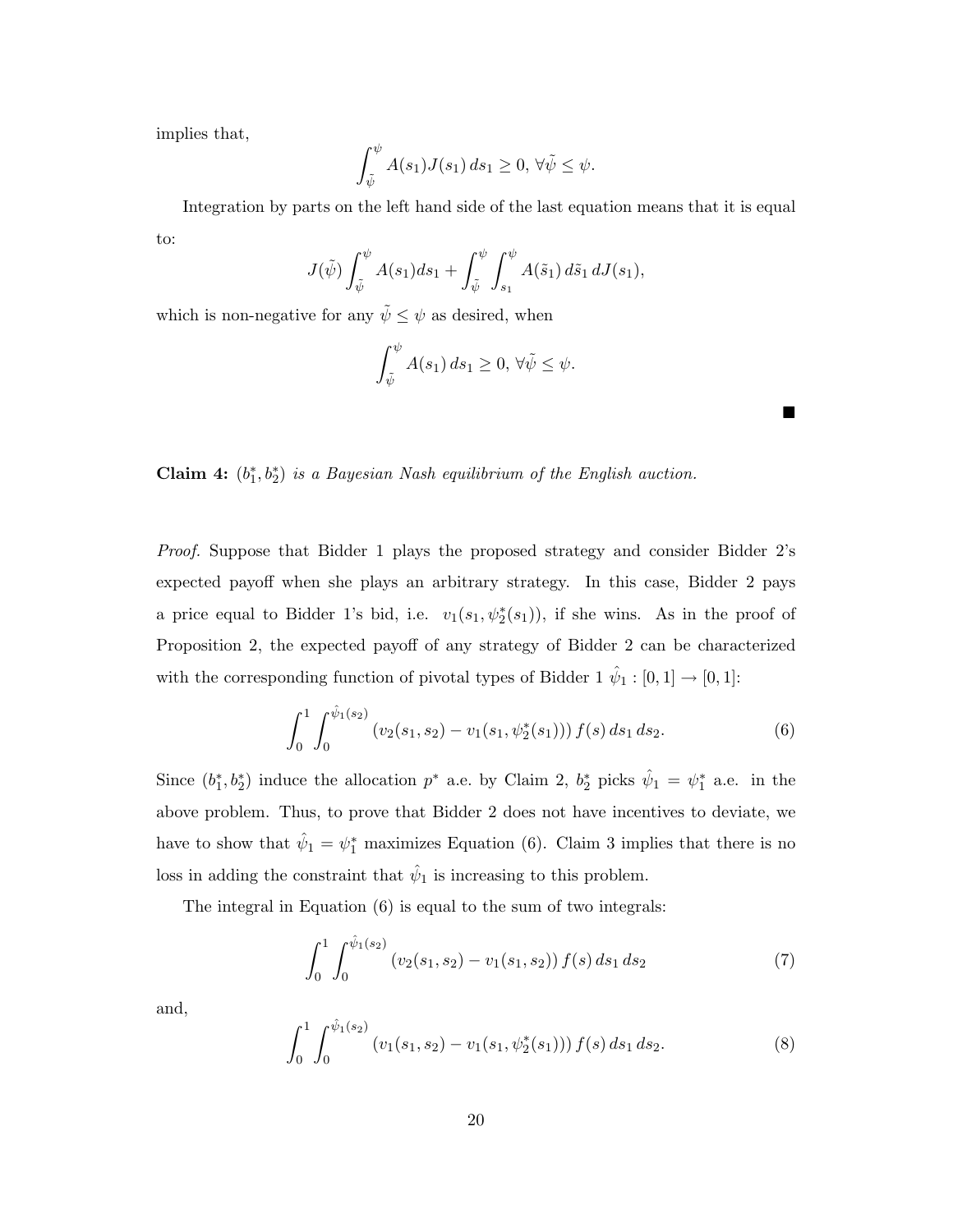The function  $\psi_1^*$  maximizes the first integral subject to  $\hat{\psi}_1$  increasing by definition, see Equation (1) for  $j = 1$  and  $i = 2$ . It also maximizes the second integral because the interior of the set  $\{(s_1, s_2) : s_2 \geq \psi_2^*(s_1)\}$  is equal to the interior of the set  $\{(s_1, s_2) : s_2 \geq \psi_2^*(s_1)\}$  $s_1 \leq \psi_1^*(s_2)$ . Thus,  $\hat{\psi}_1 = \psi_1^*$  maximizes Equation (6) subject to  $\hat{\psi}_1$  increasing as desired.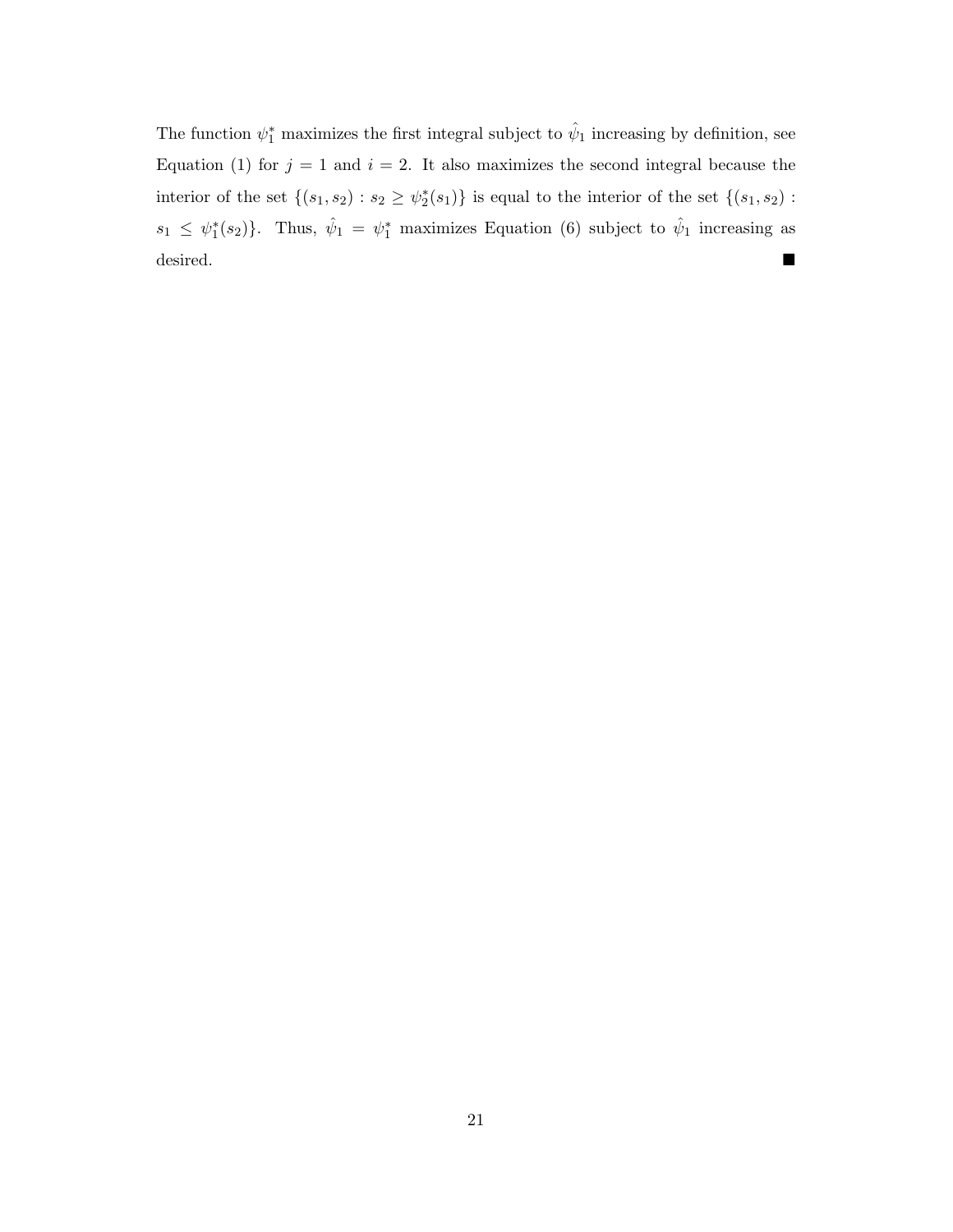# References

- BIRULIN, O., AND S. IZMALKOV (2009): "On Efficiency of the English Auction," Discussion Paper WP-139, Centre for Economic and Financial Research at New Economic School.
- Boone, J., and J. K. Goeree (2009): "Optimal Privatization under Asymmetric Information," The Economic Journal, 534(1), 277–297.
- Chung, K.-S., and J. C. Ely (2002): "Ex-Post Incentive Compatible Mechanism Design," mimeo, Northwestern University.
- DASGUPTA, P., AND E. MASKIN (2000): "Efficient Auctions," Quarterly Journal of Economics, 115, 341–388.
- Dubra, J., F. Echenique, and A. M. Manelli (2009): "English auctions and the Stolper-Samuelson theorem," Journal of Economic Theory, 144(2), 825–849.
- Eso, P., and E. Maskin (2000): "Multi-Good Efficient Auctions with Multi-Dimensional Information," mimeo.
- Hernando-Veciana, A., and F. Michelucci (2008): "Second Best Efficiency in Auctions," Discussion Paper WP-AD 2008-17, IVIE.
- HEWITT, E. (1960): "Integration by Parts for Stieltjes Integrals," The American Mathematical Monthly, 67(5), 419–423.
- HOLMSTRÖM, B., AND R. MYERSON (1983): "Efficient and Durable Decision Rules with Incomplete Information," *Econometrica*, 51(6), 1799–1820.
- Izmalkov, S. (2003): "English Auctions with Reentry," mimeo, MIT.
- JEHIEL, P., AND B. MOLDOVANU (2001): "Efficient Design with Interdependent Valuations," Econometrica, 69(5), 1237–1259.
- Krishna, V. (2003): "Asymmetric English Auctions," Journal of Economic Theory, 112, 261–288.